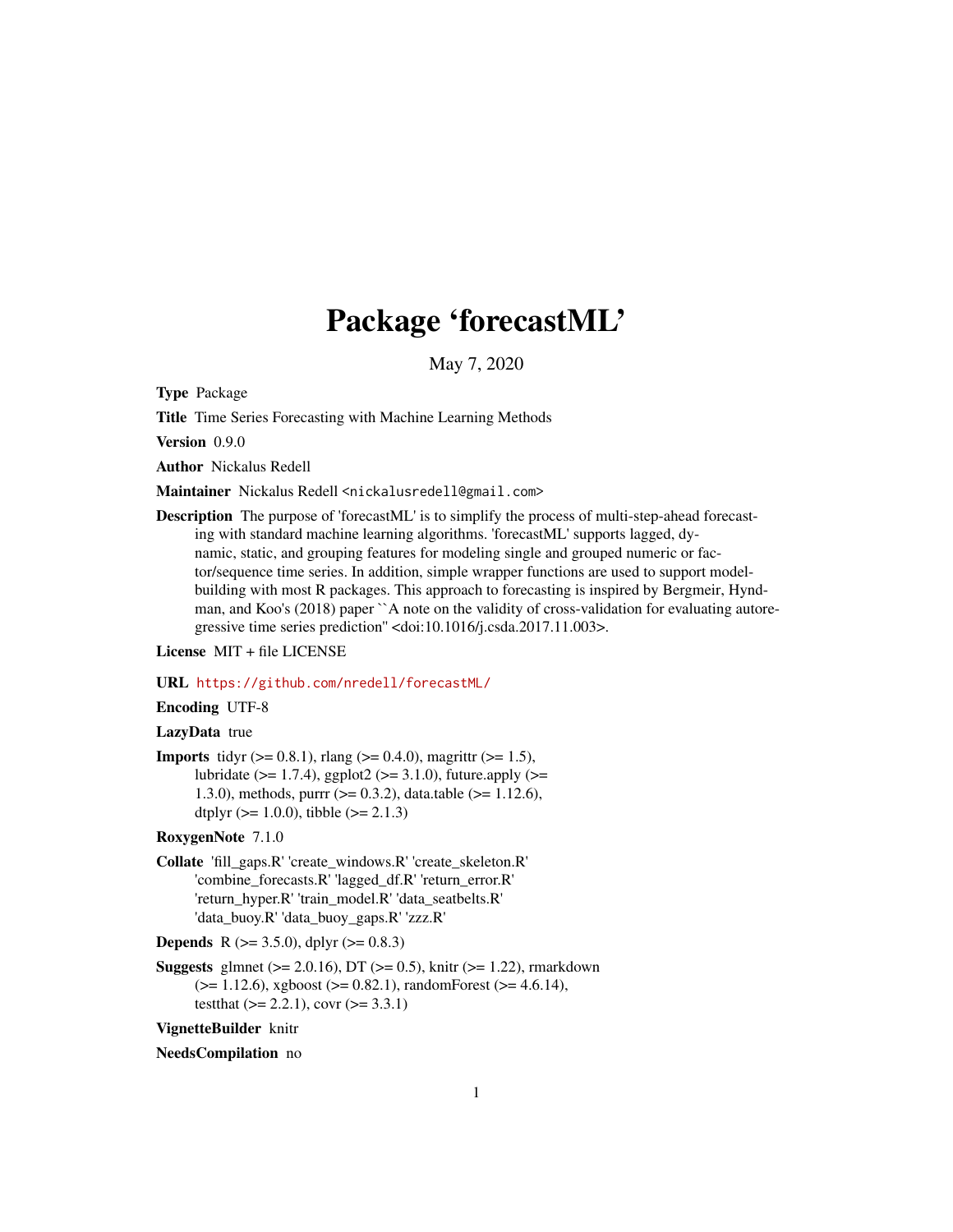<span id="page-1-0"></span>Repository CRAN Date/Publication 2020-05-07 15:10:17 UTC

# R topics documented:

| Index | 35 |
|-------|----|

combine\_forecasts *Combine multiple horizon-specific forecast models to produce one forecast*

# Description

The horizon-specific models can either be combined to (a) produce final forecasts for only those horizons at which they were trained (i.e., shorter-horizon models override longer-horizon models when producing final short-horizon h-step-ahead forecasts) or (b) produce final forecasts using any combination of horizon-specific models that minimized error over the validation/training dataset.

# Usage

```
combine_forecasts(
  ...,
  type = c("horizon", "error"),
  aggregate = stats::median,
  data_error = list(NULL),
```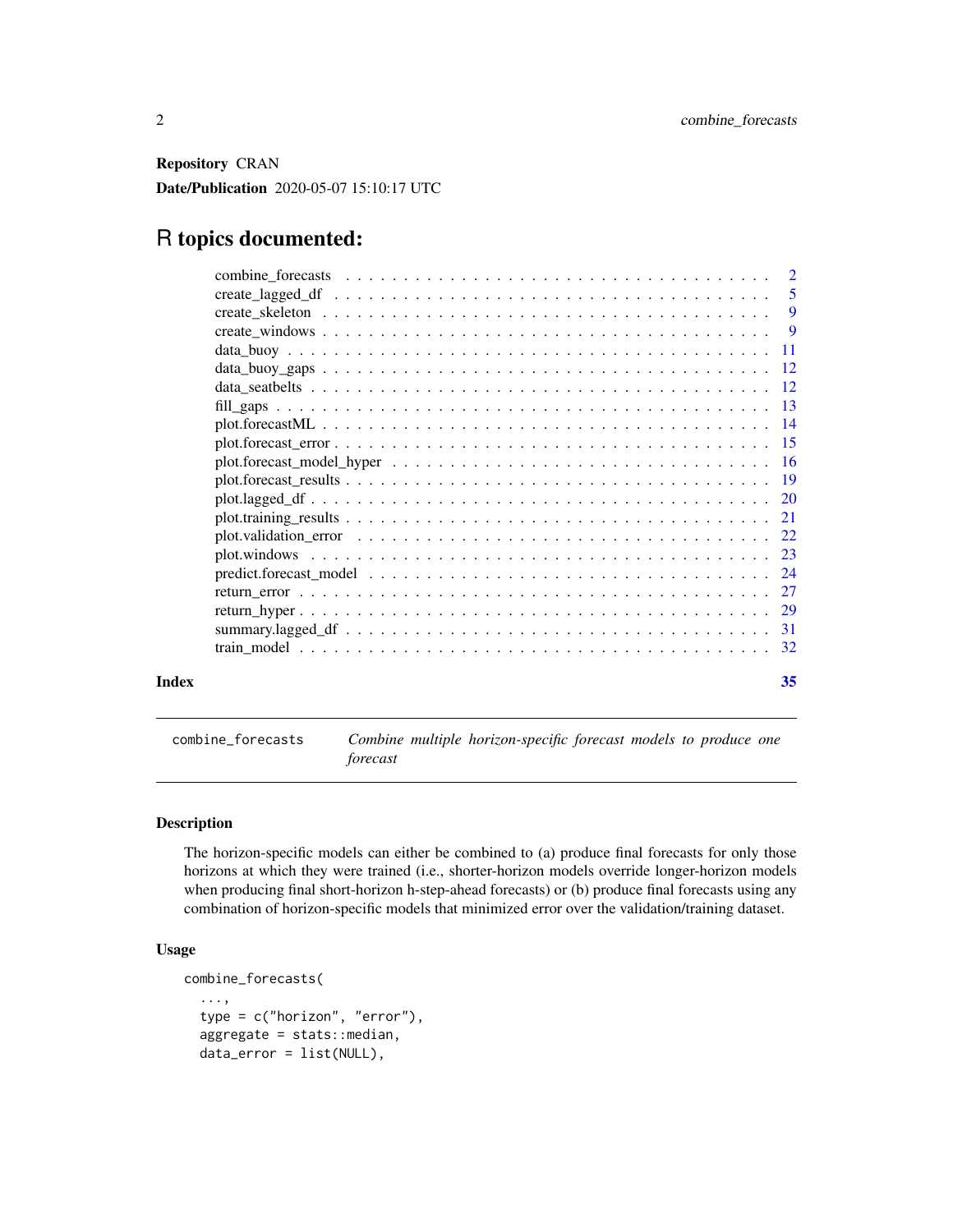combine\_forecasts 3

metric = NULL  $\lambda$ 

#### Arguments

|            | One or more objects of class 'forecast_results' from running predict. forecast_model()<br>on an input forward-looking forecast dataset. These are the forecasts from the<br>horizon-specific direct forecasting models trained over the entire training dataset<br>by setting create_windows(, window_length = $\theta$ ). If multiple models are<br>passed in  with the same direct forecast horizon, for type = 'horizon', fore-<br>casts for the same direct forecast horizon are combined with aggregate; for<br>type = 'error', the model that minimizes the error metric at the given direct<br>forecast horizon produces the forecast. |
|------------|-----------------------------------------------------------------------------------------------------------------------------------------------------------------------------------------------------------------------------------------------------------------------------------------------------------------------------------------------------------------------------------------------------------------------------------------------------------------------------------------------------------------------------------------------------------------------------------------------------------------------------------------------|
| type       | Default: 'horizon'. A character vector of length 1 that identifies the forecast<br>combination method.                                                                                                                                                                                                                                                                                                                                                                                                                                                                                                                                        |
| aggregate  | Default median for type = 'horizon'. A function-without parentheses-that<br>aggregates forecasts if more than one model passed in has the same direct<br>forecast horizon and type $=$ 'horizon'].                                                                                                                                                                                                                                                                                                                                                                                                                                            |
| data_error | Optional. A list of objects of class 'validation_error' from running return_error()<br>on a training dataset. The length and order of data_error should match the<br>models passed in                                                                                                                                                                                                                                                                                                                                                                                                                                                         |
| metric     | Required if data_error is given. A length 1 character vector naming the fore-<br>cast error metric used to select the optimal model at each forecast horizon from<br>the models passed in '' e.g., 'mae'.                                                                                                                                                                                                                                                                                                                                                                                                                                     |

# Value

An S3 object of class 'forecastML' with final h-step-ahead forecasts.

# Forecast combination type:

- type = 'horizon': 1 final h-step-ahead forecast is returned for each model object passed in ....
- type = 'error': 1 final h-step-ahead forecast is returned by selecting, for each forecast horizon, the model that minimized the chosen error metric at that horizon on the outer-loop validation data sets.

#### Columns in returned 'forecastML' data.frame:

- model: User-supplied model name in train\_model().
- model\_forecast\_horizon: The direct-forecasting time horizon that the model was trained on.
- horizon: Forecast horizons, 1:h, measured in dataset rows.
- forecast\_period: The forecast period in row indices or dates. The forecast period starts at either attributes(create\_lagged\_df())\$data\_stop + 1 for row indices or attributes(create\_lagged\_df())\$d + 1 \* frequency for date indices.
- "groups": If given, the user-supplied groups in create\_lagged\_df().
- "outcome\_name"\_pred: The final forecasts.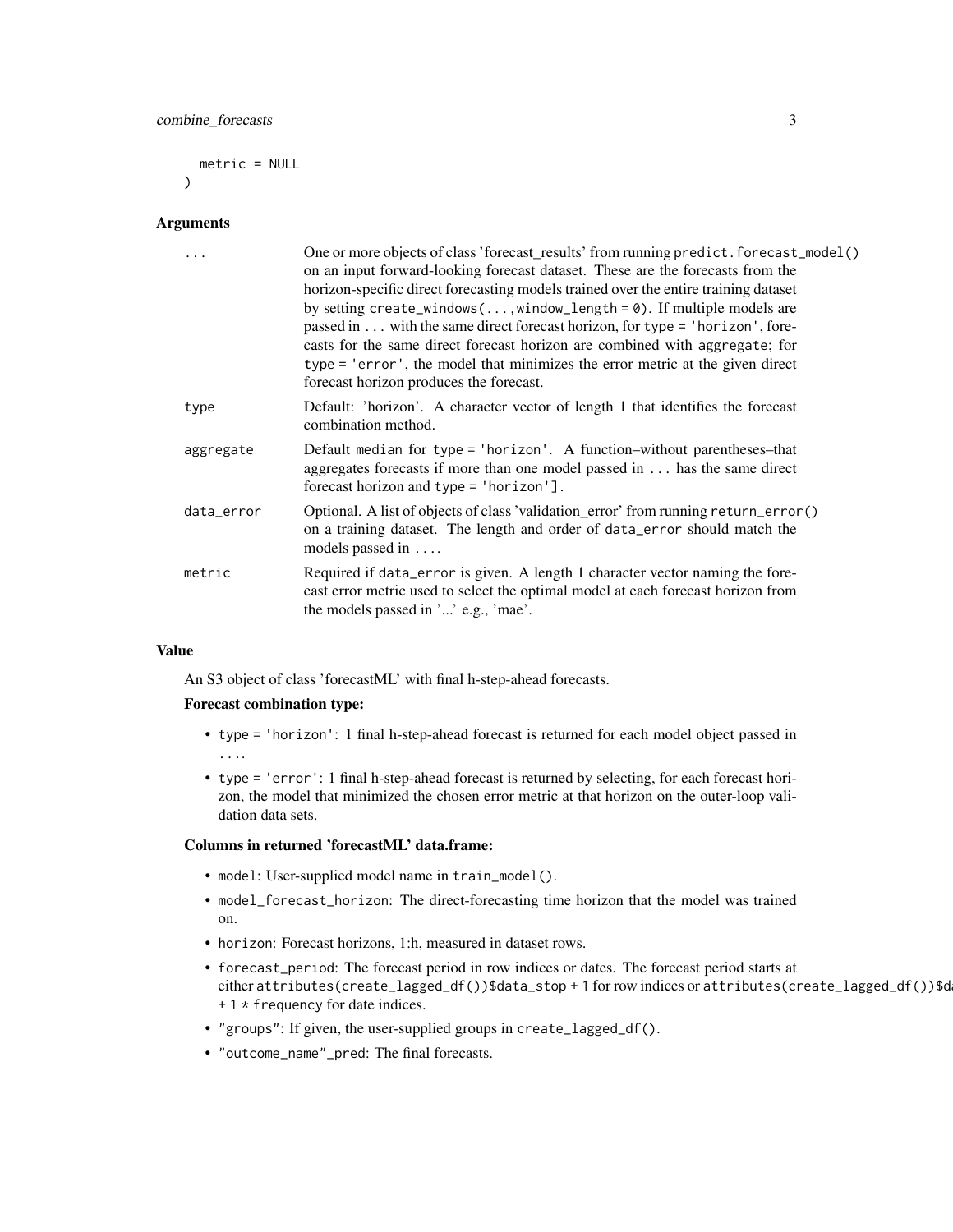- <span id="page-3-0"></span>• "outcome\_name"\_pred\_lower: If given, the lower forecast bounds returned by the usersupplied prediction function.
- "outcome\_name"\_pred\_upper: If given, the upper forecast bounds returned by the usersupplied prediction function.

## Methods and related functions

The output of combine\_forecasts() has the following generic S3 methods

• [plot](#page-13-1)

```
# Example with "type = 'horizon'".
data("data_seatbelts", package = "forecastML")
horizons \leq c(1, 3, 12)lookback <- 1:15
data_train <- create_lagged_df(data_seatbelts, type = "train", outcome_col = 1,
                               lookback = lookback, horizon = horizons)
windows <- create_windows(data_train, window_length = 0)
model_function <- function(data, my_outcome_col) {
 model <- lm(DriversKilled ~ ., data = data)
 return(model)
}
model_results <- train_model(data_train, windows, model_name = "LM", model_function)
data_forecast <- create_lagged_df(data_seatbelts, type = "forecast", outcome_col = 1,
                                  lookback = lookback, horizon = horizons)
prediction_function <- function(model, data_features) {
 x <- data_features
 data_pred <- data.frame("y_pred" = predict(model, newdata = x))
 return(data_pred)
}
data_forecasts <- predict(model_results, prediction_function = list(prediction_function),
                          data = data_forecast)
data_combined <- combine_forecasts(data_forecasts)
plot(data_combined)
```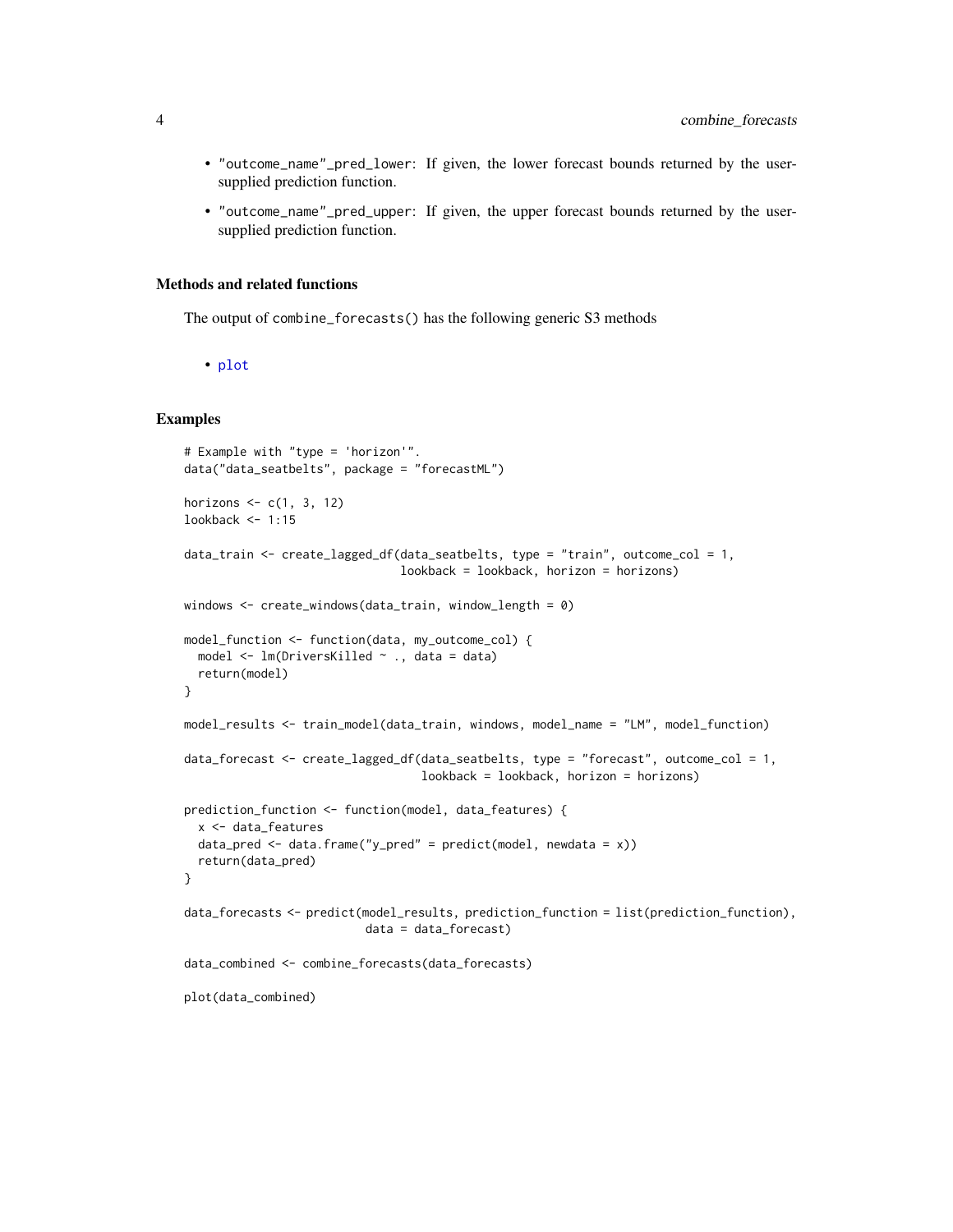<span id="page-4-1"></span><span id="page-4-0"></span>create\_lagged\_df *Create model training and forecasting datasets with lagged, grouped, dynamic, and static features*

# Description

Create a list of datasets with lagged, grouped, dynamic, and static features to (a) train forecasting models for specified forecast horizons and (b) forecast into the future with a trained ML model.

# Usage

```
create_lagged_df(
  data,
  type = c("train", "forecast"),
  method = c("direct", "multi_output"),
  outcome_col = 1,
  horizons,
  lookback = NULL,
  lookback_control = NULL,
  dates = NULL,
  frequency = NULL,
  dynamic_features = NULL,
  groups = NULL,
  static_features = NULL,
  predict_future = NULL,
  use_future = FALSE,
  keep_rows = FALSE
)
```
#### Arguments

| data        | A data frame with the (a) target to be forecasted and (b) features/predictors.<br>An optional date column can be given in the dates argument (required for<br>grouped time series). Note that 'orecastML only works with regularly spaced<br>date/time intervals and that missing rows-usually due to periods when no data<br>was collected-will result in incorrect feature lags. Use fill_gaps to fill in any<br>missing rows/data prior to running this function. |
|-------------|----------------------------------------------------------------------------------------------------------------------------------------------------------------------------------------------------------------------------------------------------------------------------------------------------------------------------------------------------------------------------------------------------------------------------------------------------------------------|
| type        | The type of dataset to return–(a) model training or (b) forecast prediction. The<br>default is train.                                                                                                                                                                                                                                                                                                                                                                |
| method      | The type of modeling dataset to create. direct returns 1 data. frame for each<br>forecast horizon and multi_output returns 1 data.frame for simultaneously<br>modeling all forecast horizons. The default is direct.                                                                                                                                                                                                                                                 |
| outcome_col | The column index–an integer–of the target to be forecasted. If outcome_col !=<br>1, the outcome column will be moved to position 1 and outcome col will be set<br>to 1 internally.                                                                                                                                                                                                                                                                                   |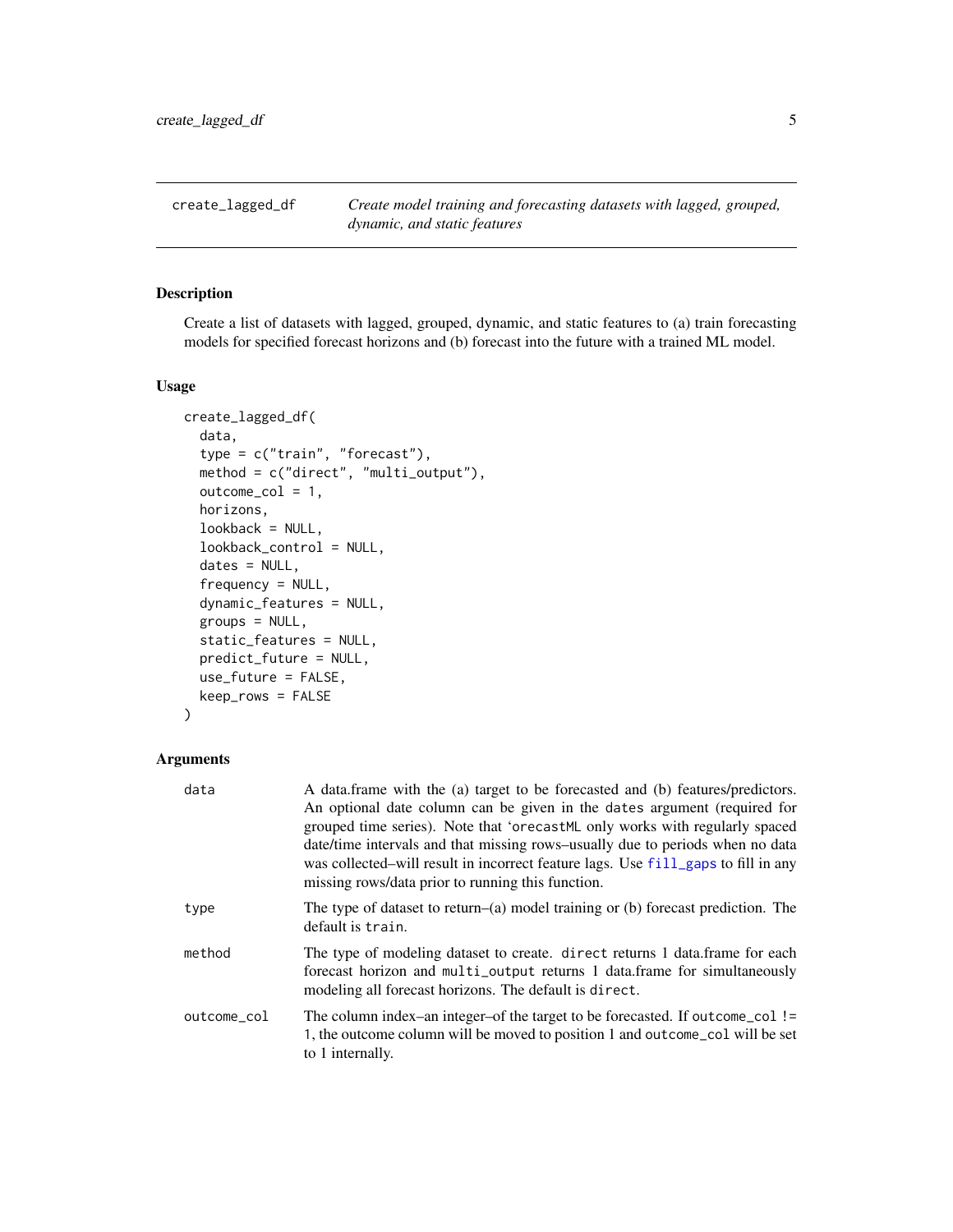| horizons         | A numeric vector of one or more forecast horizons, h, measured in dataset rows.<br>If dates are given, a horizon of 1, for example, would equal $1 *$ frequency in<br>calendar time.                                                                                                                                                                                                                                                                         |
|------------------|--------------------------------------------------------------------------------------------------------------------------------------------------------------------------------------------------------------------------------------------------------------------------------------------------------------------------------------------------------------------------------------------------------------------------------------------------------------|
| lookback         | A numeric vector giving the lags-in dataset rows-for creating the lagged fea-<br>tures. All non-grouping, non-static, and non-dynamic features in the input dataset,<br>data, are lagged by the same values. The outcome is also lagged by default. Ei-<br>ther lookback or lookback_control need to be specified-but not both.                                                                                                                              |
| lookback_control |                                                                                                                                                                                                                                                                                                                                                                                                                                                              |
|                  | A list of numeric vectors, specifying potentially unique lags for each feature.<br>The length of the list should equal ncol(data) and be ordered the same as<br>the columns in data. Lag values for any grouping, static, or dynamic feature<br>columns are automatically coerced to 0 and not lagged. list (NULL) lookback_control<br>values drop columns from the input dataset. Either lookback or lookback_control<br>need to be specified-but not both. |
| dates            | A vector or 1-column data.frame of dates/times with class 'Date' or 'POSIXt'.<br>The length of dates should equal nrow(data). Required if groups are given.                                                                                                                                                                                                                                                                                                  |
| frequency        | Date/time frequency. Required if dates are given. A string taking the same in-<br>put as base::seq.Date(,by = "frequency") or base::seq.POSIXt(,by<br>= "frequency") e.g., '1 hour', '1 month', '7 days', '10 years' etc. The highest<br>frequency supported at present is '1 sec'.                                                                                                                                                                          |
| dynamic_features |                                                                                                                                                                                                                                                                                                                                                                                                                                                              |
|                  | A character vector of column names that identify features that change through<br>time but which are not lagged (e.g., weekday or year). If type = "forecast"<br>and method = "direct", these features will receive NA values; though, they can<br>be filled in by the user after running this function.                                                                                                                                                      |
| groups           | A character vector of column names that identify the groups/hierarchies when<br>multiple time series are present. These columns are used as model features but<br>are not lagged. Note that combining feature lags with grouped time series will<br>result in NA values throughout the data.                                                                                                                                                                 |
| static_features  |                                                                                                                                                                                                                                                                                                                                                                                                                                                              |
|                  | For grouped time series only. A character vector of column names that identify<br>features that do not change through time. These columns are not lagged. If type<br>= "forecast", these features will be filled forward using the most recent value<br>for the group.                                                                                                                                                                                       |
|                  | predict_future When type = "forecast", a function for predicting the future values of any dy-<br>namic features. This function takes data and dates as positional arguments and<br>returns a data. frame with (a) one or more rows, (b) an "index" column of future<br>dates, (c) group columns if needed, and (d) 1 or more columns with name(s) in<br>dynamic_features.                                                                                    |
| use_future       | Boolean. If TRUE, the future. apply package is used for creating lagged data.frames.<br>multisession or multicore futures are especially useful for (a) grouped time<br>series with many groups and (b) high-dimensional datasets with many lags per<br>feature. Run future:: plan(future:: multiprocess) prior to this function to<br>set up multissession or multicore parallel dataset creation.                                                          |
| keep_rows        | Boolean. For non-grouped time series, keep the 1:max (lookback) rows at the<br>beginning of the time series. These rows will contain missing values for lagged<br>features that "look back" before the start of the dataset.                                                                                                                                                                                                                                 |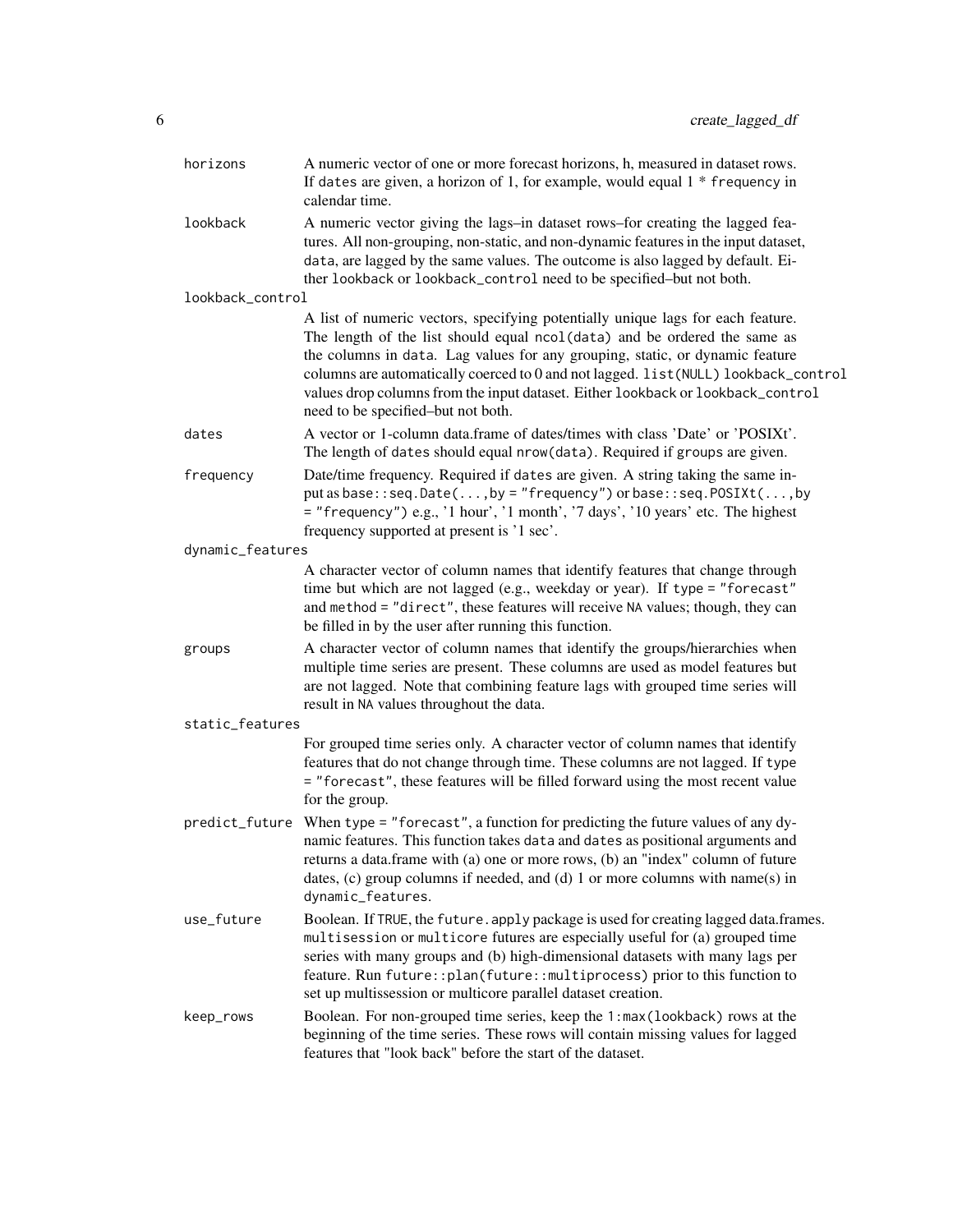#### Value

An S3 object of class 'lagged\_df' or 'grouped\_lagged\_df': A list of data.frames with new columns for the lagged/non-lagged features. For method = "direct", the length of the returned list is equal to the number of forecast horizons and is in the order of horizons supplied to the horizons argument. Horizon-specific datasets can be accessed with my\_lagged\_df\$horizon\_h where 'h' gives the forecast horizon. For method = "multi\_output", the length of the returned list is 1. Horizonspecific datasets can be accessed with my\_lagged\_df\$horizon\_1\_3\_5 where "1\_3\_5" represents the forecast horizons passed in horizons.

The contents of the returned data.frames are as follows:

- type = 'train', non-grouped: A data.frame with the outcome and lagged/dynamic features.
- type = 'train', grouped: A data.frame with the outcome and unlagged grouping columns followed by lagged, dynamic, and static features.
- type = 'forecast', non-grouped: (1) An 'index' column giving the row index or date of the forecast periods (e.g., a 100 row non-date-based training dataset would start with an index of 101). (2) A 'horizon' column that indicates the forecast period from 1:max(horizons). (3) Lagged features identical to the 'train', non-grouped dataset.
- $type = 'forecast'$ , grouped: (1) An 'index' column giving the date of the forecast periods. The first forecast date for each group is the maximum date from the dates argument  $+1$  \* frequency which is the user-supplied date/time frequency. $(2)$  A 'horizon' column that indicates the forecast period from 1:max(horizons). (3) Lagged, static, and dynamic features identical to the 'train', grouped dataset.

#### **Attributes**

- names: The horizon-specific datasets that can be accessed with my\_lagged\_df\$horizon\_h.
- type: Training, train, or forecasting, forecast, dataset(s).
- method: direct or multi\_output.
- horizons: Forecast horizons measured in dataset rows.
- outcome\_col: The column index of the target being forecasted.
- outcome\_cols: If method = multi\_output, the column indices of the multiple outputs in the transformed dataset.
- outcome\_name: The name of the target being forecasted.
- outcome\_names: If method = multi\_output, the column names of the multiple outputs in the transformed dataset. The names take the form "outcome\_name\_h" where 'h' is a horizon passed in horizons.
- predictor\_names: The predictor or feature names from the input dataset.
- row\_indices: The row.names() of the output dataset. For non-grouped datasets, the first lookback + 1 rows are removed from the beginning of the dataset to remove NA values in the lagged features.
- date\_indices: If dates are given, the vector of dates.
- frequency: If dates are given, the date/time frequency.
- data\_start: min(row\_indices) or min(date\_indices).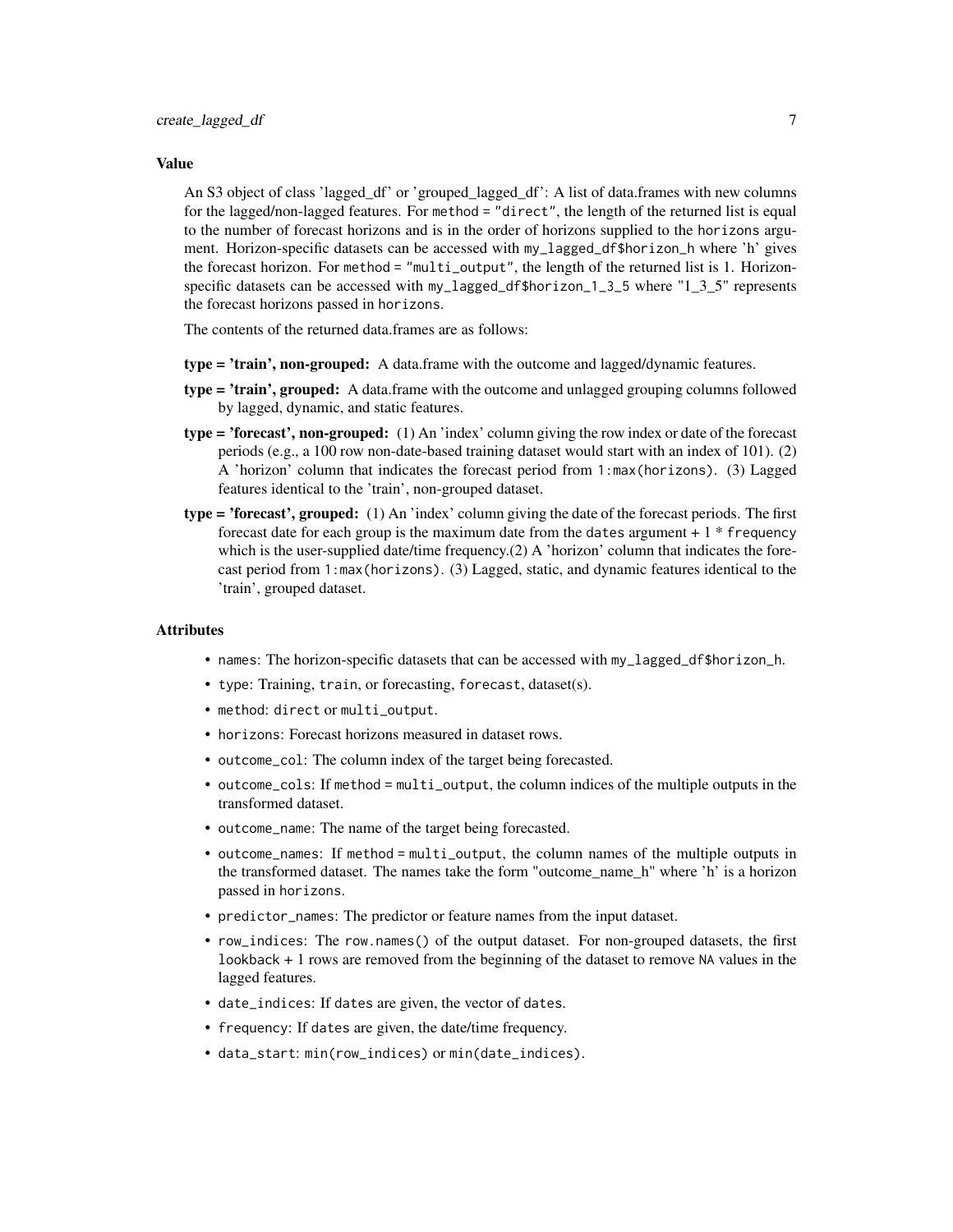- <span id="page-7-0"></span>• data\_stop: max(row\_indices) or max(date\_indices).
- groups: If groups are given, a vector of group names.
- class: grouped\_lagged\_df, lagged\_df, list

#### Methods and related functions

The output of create\_lagged\_df() is passed into

• [create\\_windows](#page-8-1)

and has the following generic S3 methods

- [summary](#page-30-1)
- [plot](#page-19-1)

```
# Sampled Seatbelts data from the R package datasets.
data("data_seatbelts", package = "forecastML")
#------------------------------------------------------------------------------
# Example 1 - Training data for 2 horizon-specific models w/ common lags per predictor.
horizons \leq c(1, 12)lookback <- 1:15
data <- data_seatbelts
data_train <- create_lagged_df(data_seatbelts, type = "train", outcome_col = 1,
                               horizons = horizons, lookback = lookback)
head(data_train[[length(horizons)]])
# Example 1 - Forecasting dataset
# The last 'nrow(data_seatbelts) - horizon' rows are automatically used from data_seatbelts.
data_forecast <- create_lagged_df(data_seatbelts, type = "forecast", outcome_col = 1,
                                  horizons = horizons, lookback = lookback)
head(data_forecast[[length(horizons)]])
#------------------------------------------------------------------------------
# Example 2 - Training data for one 3-month horizon model w/ unique lags per predictor.
horizons <- 3
lookback <- list(c(3, 6, 9, 12), c(4:12), c(6:15), c(8))
data_train <- create_lagged_df(data_seatbelts, type = "train", outcome_col = 1,
                               horizons = horizons, lookback_control = lookback)
head(data_train[[length(horizons)]])
```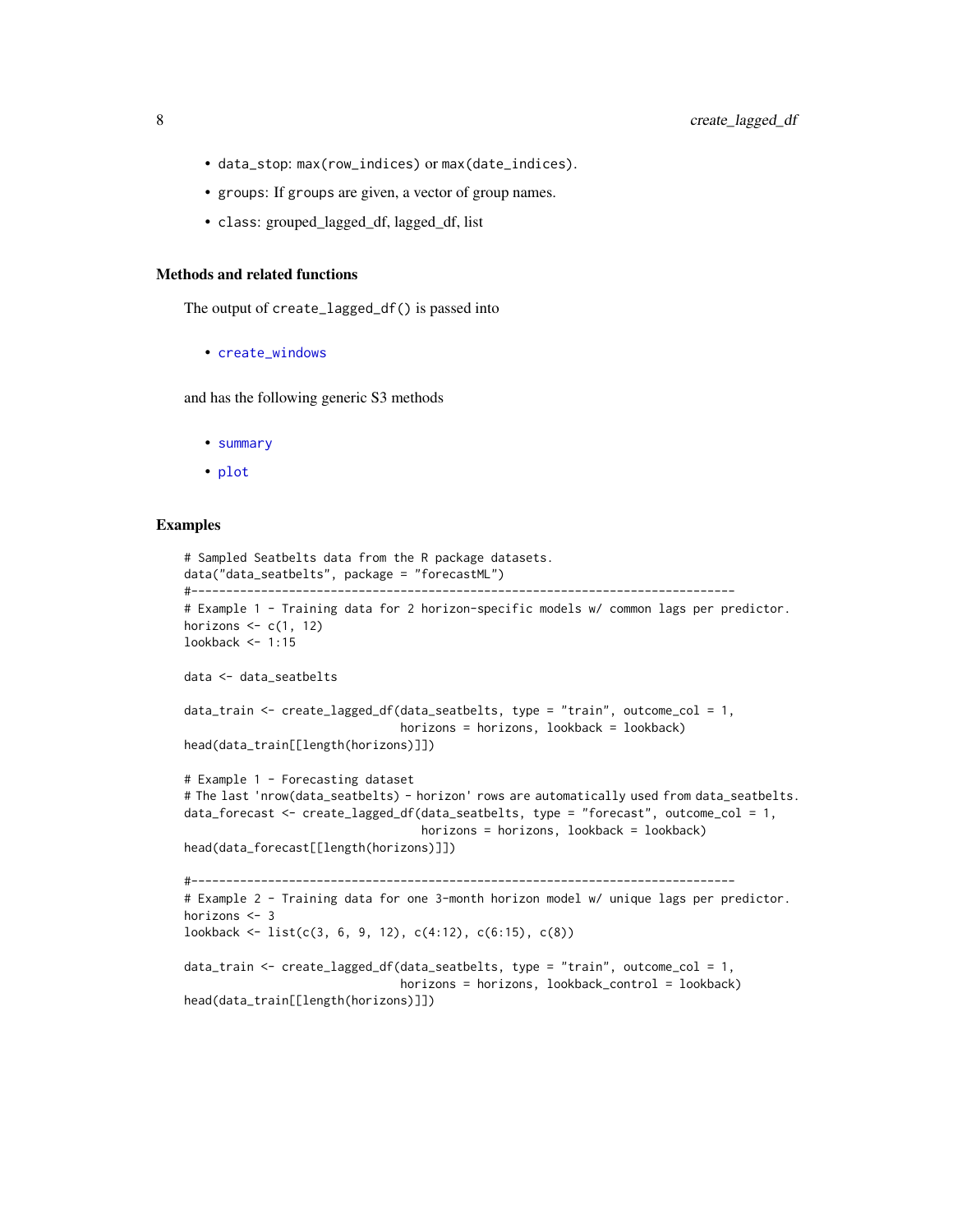<span id="page-8-0"></span>create\_skeleton *Remove the features from a lagged training dataset to reduce memory consumption*

#### Description

create\_skeleton() strips the feature data from a create\_lagged\_df() object but keeps the outcome column(s), any grouping columns, and meta-data which allows the resulting lagged\_df to be used downstream in the forecastML pipeline. The main benefit is that the custom modeling function passed in train\_model() can read data directly from the disk or a database when the dataset is too large to fit into memory.

#### Usage

```
create_skeleton(lagged_df)
```
#### Arguments

lagged\_df An object of class 'lagged\_df' from create\_lagged\_df(...,type = 'train').

#### Value

An S3 object of class 'lagged\_df' or 'grouped\_lagged\_df': A list of data.frames with the outcome column(s) and any grouping columns but with all other features removed. A special attribute skeleton = TRUE is added.

# Methods and related functions

The output of create\_skeleton can be passed into

• [create\\_windows](#page-8-1)

<span id="page-8-1"></span>create\_windows *Create time-contiguous validation datasets for model evaluation*

#### Description

Flexibly create blocks of time-contiguous validation datasets to assess the forecast accuracy of trained models at various times in the past. These validation datasets are similar to the outer loop of a nested cross-validation model training setup.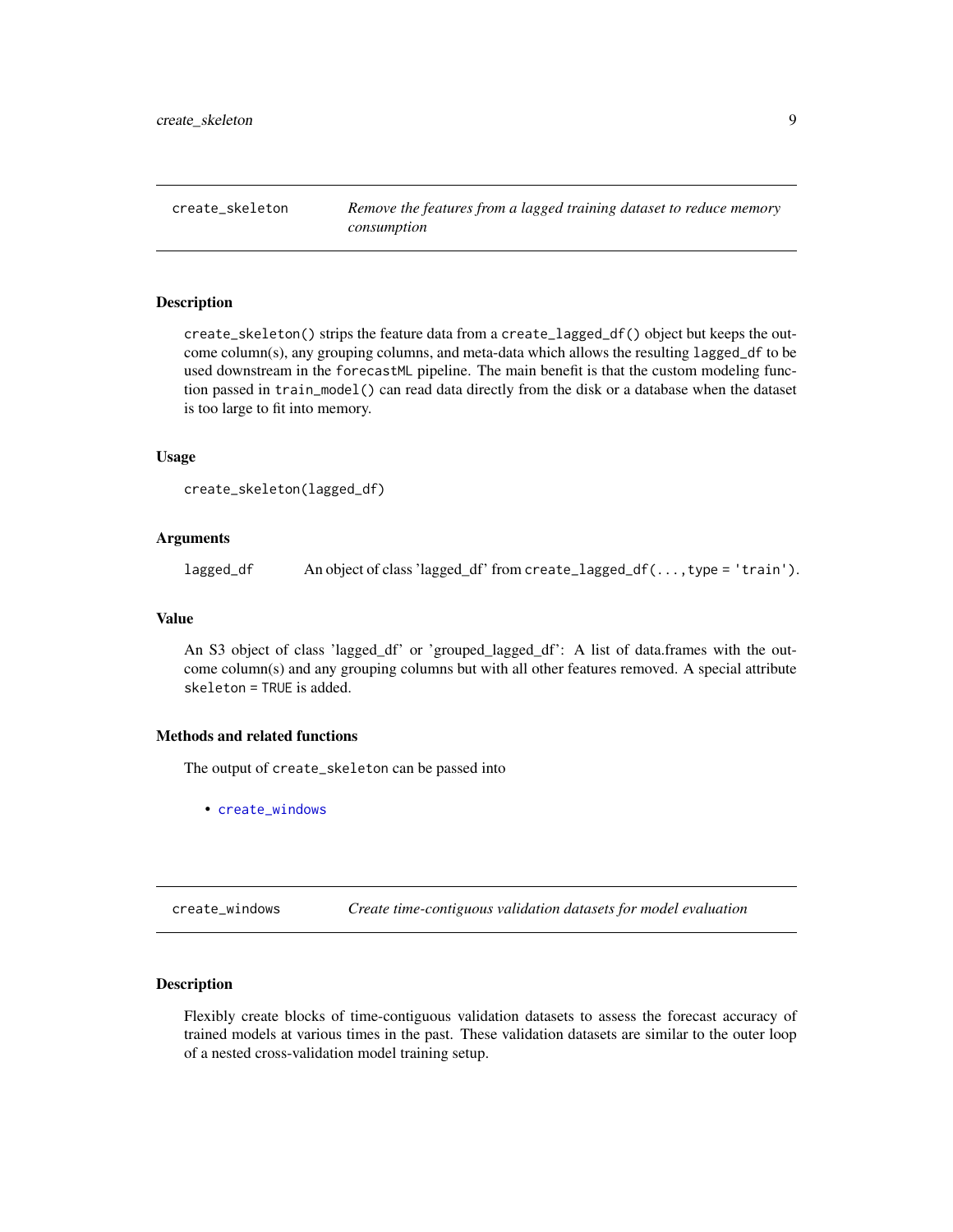# Usage

```
create_windows(
 lagged_df,
 window_length = 12L,
 window_start = NULL,
 window_stop = NULL,
 skip = 0,include_partial_window = TRUE
)
```
# Arguments

| lagged_df              | An object of class 'lagged_df' or 'grouped_lagged_df' from create_lagged_df.                                                                                                                                                                                                                                                                                                                                                                                                          |
|------------------------|---------------------------------------------------------------------------------------------------------------------------------------------------------------------------------------------------------------------------------------------------------------------------------------------------------------------------------------------------------------------------------------------------------------------------------------------------------------------------------------|
| window_length          | An integer that defines the length of the contiguous validation dataset in dataset<br>rows/dates. If dates were given in create_lagged_df(), the validation window<br>is 'window_length' * 'date frequency' in calendar time. Setting window_length<br>$= 0$ trains the model on (a) the entire dataset or (b) between a single window_start<br>and window_stop value. Specifying multiple window_start and window_stop<br>values with vectors of length > 1 overrides window_length. |
| window_start           | Optional. A row index or date identifying the row/date to start creating contigu-<br>ous validation datasets. A vector of start rows/dates can be supplied for greater<br>control. The length and order of window_start should match window_stop. If<br>length(window_start) > 1, window_length, skip, and include_partial_window<br>are ignored.                                                                                                                                     |
| window_stop            | Optional. An index or date identifying the row/date to stop creating contigu-<br>ous validation datasets. A vector of start rows/dates can be supplied for greater<br>control. The length and order of window_stop should match window_start. If<br>length(window_stop) > 1, window_length, skip, and include_partial_window<br>are ignored.                                                                                                                                          |
| skip                   | An integer giving a fixed number of dataset rows/dates to skip between valida-<br>tion datasets. If dates were given in create_lagged_df(), the time between<br>validation windows is skip * 'date frequency'.                                                                                                                                                                                                                                                                        |
| include_partial_window |                                                                                                                                                                                                                                                                                                                                                                                                                                                                                       |
|                        | Boolean. If TRUE, keep validation datasets that are shorter than window_length.                                                                                                                                                                                                                                                                                                                                                                                                       |

# Value

An S3 object of class 'windows': A data.frame giving the indices for the validation datasets.

# Methods and related functions

The output of create\_windows() is passed into

• [train\\_model](#page-31-1)

and has the following generic S3 methods

• [plot](#page-22-1)

<span id="page-9-0"></span>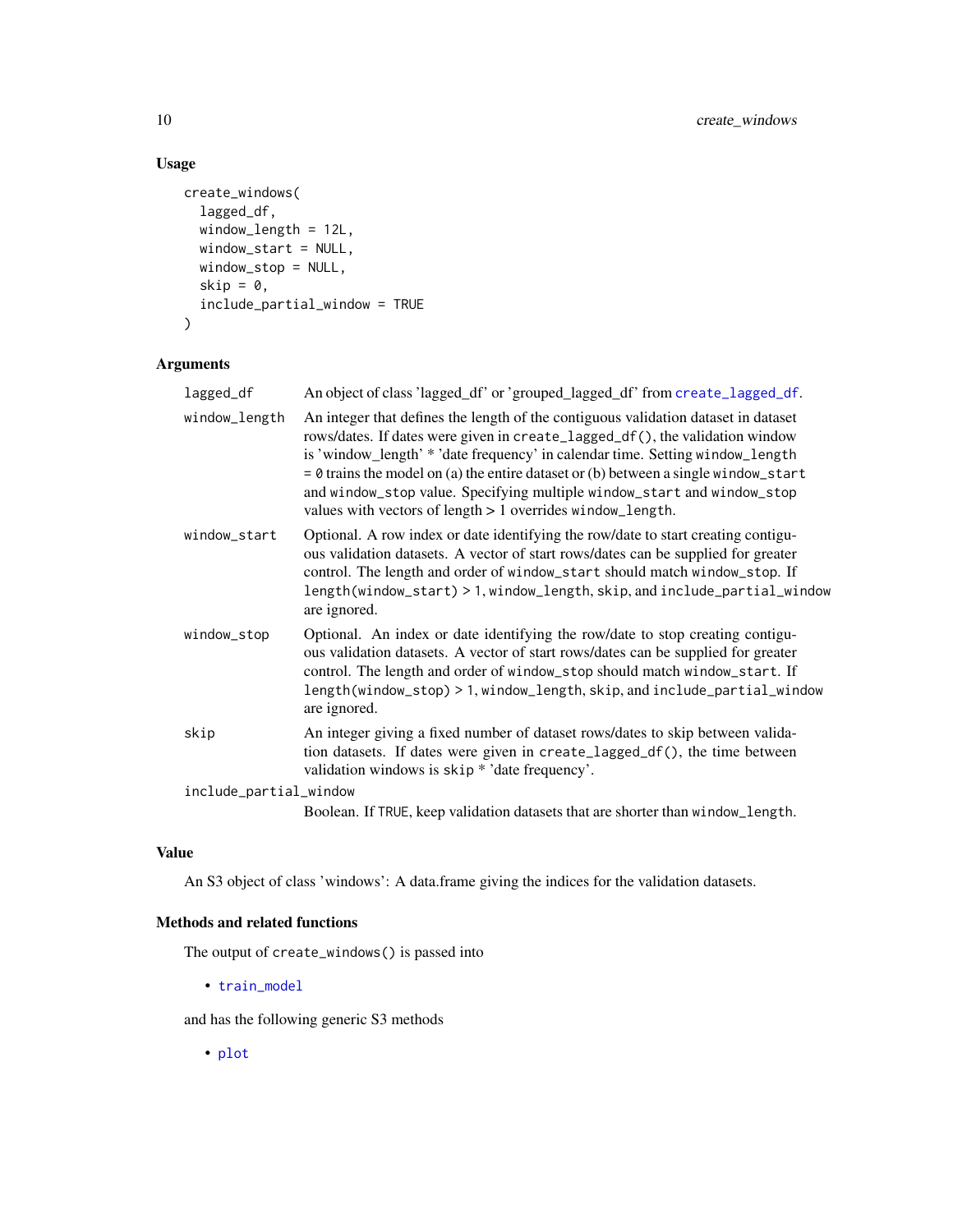# <span id="page-10-0"></span>data\_buoy 11

#### Examples

```
# Sampled Seatbelts data from the R package datasets.
data("data_seatbelts", package = "forecastML")
# Example - Training data for 2 horizon-specific models w/ common lags per feature.
horizons \leq c(1, 12)
lookback <- 1:15
data_train \le create_lagged_df(data_seatbelts, type = "train", outcome_col = 1,
                               lookback = lookback, horizon = horizons)
# All historical window lengths of 12 plus any partial windows at the end of the dataset.
windows <- create_windows(data_train, window_length = 12)
windows
# Two custom validation windows with different lengths.
windows \leq create_windows(data_train, window_start = c(20, 80), window_stop = c(30, 100))
windows
```
<span id="page-10-1"></span>data\_buoy *NOAA buoy weather data*

#### Description

A dataset containing daily average sensor measurements of several environmental conditions collected by 14 buoys in Lake Michigan from 2012 through 2018.

#### Usage

data\_buoy

# Format

A data.frame with 30,821 rows and 9 columns:

date date

wind\_spd average daily wind speed in kts

buoy\_id the station ID for each buoy

lat latitude

lon longitude

day day of year

year calendar year

air\_temperature air temperature in degrees Fahrenheit

sea\_surface\_temperature water temperature in degrees Fahrenheit

#### Source

<http://www.ndbc.noaa.gov/>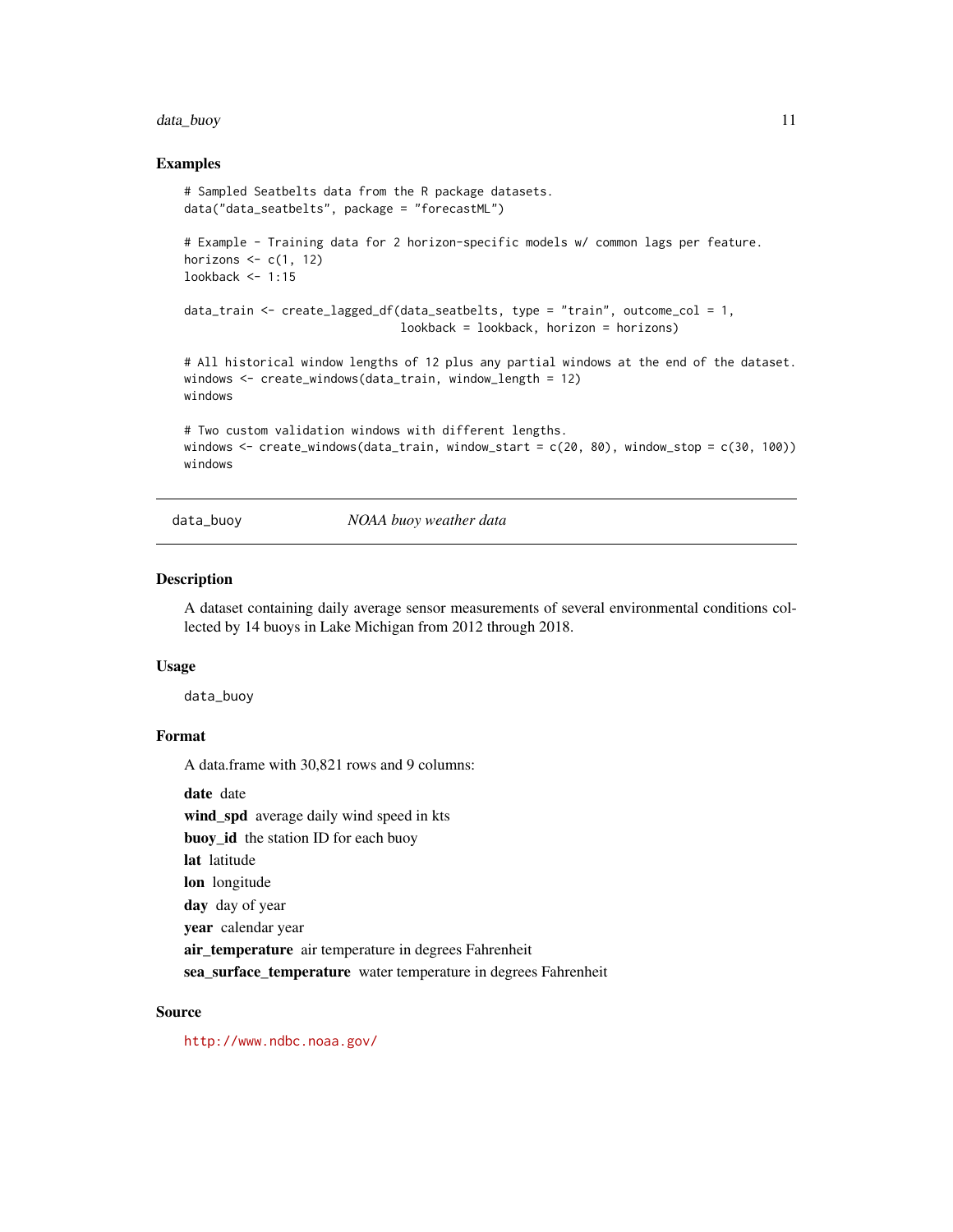<span id="page-11-0"></span>

#### Description

A dataset containing daily average sensor measurements of several environmental conditions collected by 14 buoys in Lake Michigan from 2012 through 2018. This dataset is identical to the [data\\_buoy](#page-10-1) dataset except that there are gaps in the daily sensor data. Running fill\_gaps() on data\_buoy\_gaps will produce data\_buoy.

#### Usage

data\_buoy\_gaps

# Format

A data.frame with 23,646 rows and 9 columns:

date date wind\_spd average daily wind speed in kts buoy\_id the station ID for each buoy lat latitude lon longitude day day of year year calendar year air\_temperature air temperature in degrees Fahrenheit sea\_surface\_temperature water temperature in degrees Fahrenheit

#### Source

<http://www.ndbc.noaa.gov/>

data\_seatbelts *Road Casualties in Great Britain 1969-84*

#### Description

This is the Seatbelts dataset from the datasets package.

#### Usage

data\_seatbelts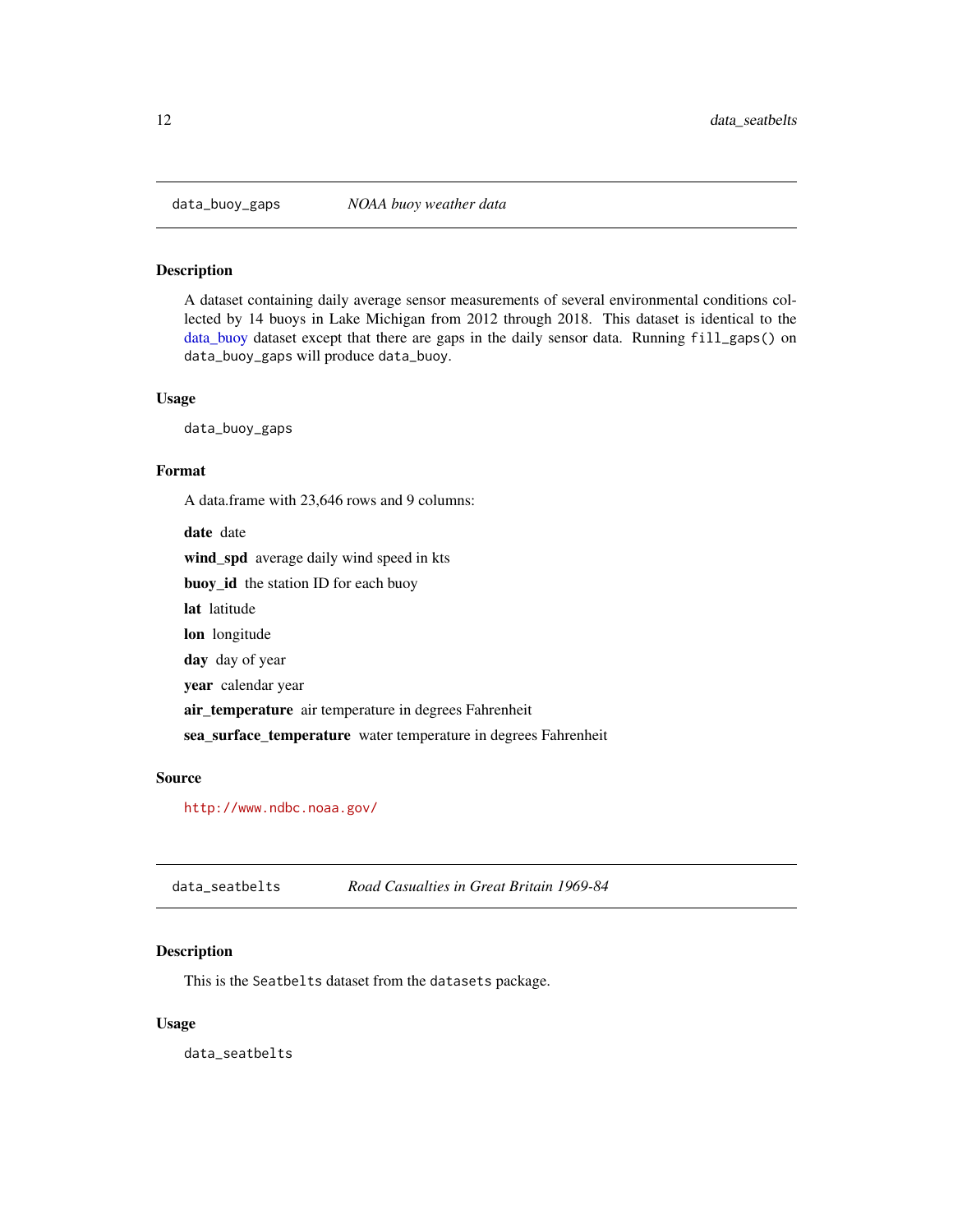#### <span id="page-12-0"></span>fill\_gaps 13

# Format

A data.frame with 192 rows and 8 columns

#### Source

Harvey, A.C. (1989). Forecasting, Structural Time Series Models and the Kalman Filter. Cambridge University Press, pp. 519–523.

Durbin, J. and Koopman, S. J. (2001). Time Series Analysis by State Space Methods. Oxford University Press.

<https://stat.ethz.ch/R-manual/R-devel/library/datasets/html/UKDriverDeaths.html>

<span id="page-12-1"></span>fill\_gaps *Prepare a dataset for modeling by filling in temporal gaps in data collection*

#### Description

In order to create a modeling dataset with feature lags that are temporally correct, the entry function in forecastML, [create\\_lagged\\_df](#page-4-1), needs evenly-spaced time series with no gaps in data collection. fill\_gaps() can help here. This function takes a data.frame with (a) dates, (b) the outcome being forecasted, and, optionally, (c) dynamic features that change through time, (d) group columns for multiple time series modeling, and (e) static or non-dynamic features for multiple time series modeling and returns a data.frame with rows evenly spaced in time. Specifically, this function adds rows to the input dataset while filling in (a) dates, (b) grouping information, and (c) static features. The (a) outcome and (b) dynamic features will be NA for any missing time periods; these NA values can be left as-is, user-imputed, or removed from modeling in the user-supplied modeling wrapper function for [train\\_model](#page-31-1).

# Usage

fill\_gaps(data, date\_col = 1, frequency, groups = NULL, static\_features = NULL)

#### Arguments

| data      | A data frame or object coercible to a data frame with, minimally, dates and the<br>outcome being forecasted.                                                                                                                                                         |
|-----------|----------------------------------------------------------------------------------------------------------------------------------------------------------------------------------------------------------------------------------------------------------------------|
| date_col  | The column index–an integer–of the date index. This column should have class<br>'Date' or 'POSIXt'.                                                                                                                                                                  |
| frequency | Date/time frequency. A string taking the same input as base: $:$ seq. Date(, by<br>$=$ "frequency") or base::seq.POSIXt, by = "frequency") e.g., '1 hour',<br>'1 month', '7 days', '10 years' etc. The highest frequency supported at present<br>is $\prime$ 1 sec'. |
| groups    | Optional. A character vector of column names that identify the unique time<br>series (i.e., groups/hierarchies) when multiple time series are present.                                                                                                               |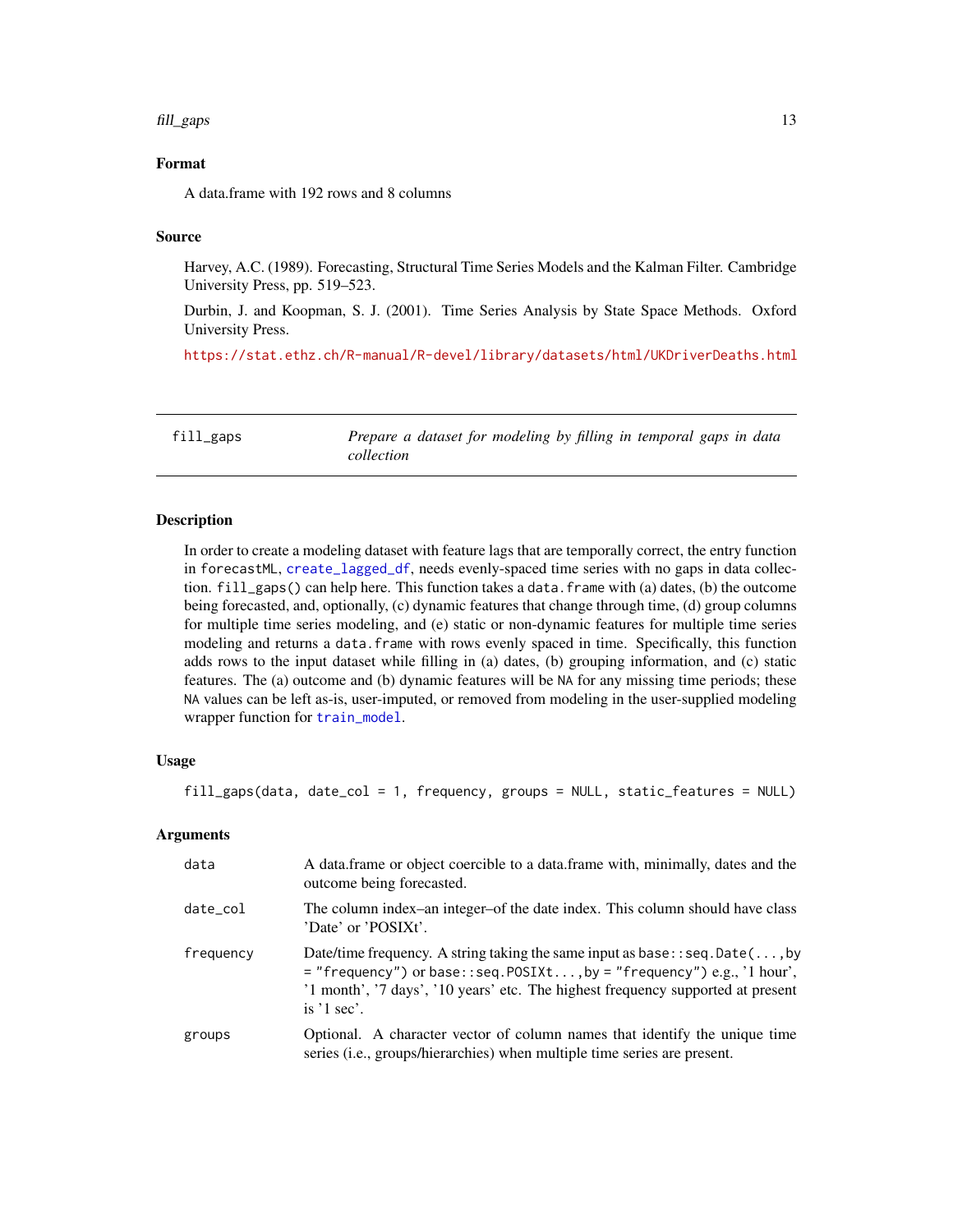#### <span id="page-13-0"></span>static\_features

Optional. For grouped time series only. A character vector of column names that identify features that do not change through time. These columns are expected to be used as model features but are not lagged (e.g., a ZIP code column). The most recent values for each static feature for each group are used to fill in the resulting missing data in static features when new rows are added to the dataset.

## Value

An object of class 'data.frame': The returned data.frame has the same number of columns and column order but with additional rows to account for gaps in data collection. For grouped data, any new rows added to the returned data.frame will appear between the minimum–or oldest–date for that group and the maximum–or most recent–date across all groups. If the user-supplied forecasting algorithm(s) cannot handle missing outcome values or missing dynamic features, these should either be imputed prior to create\_lagged\_df() or filtered out in the user-supplied modeling function for [train\\_model](#page-31-1).

#### Methods and related functions

The output of fill\_gaps() is passed into

• [create\\_lagged\\_df](#page-4-1)

#### Examples

```
# NOAA buoy dataset with gaps in data collection
data("data_buoy_gaps", package = "forecastML")
data_buoy_no_gaps <- fill_gaps(data_buoy_gaps, date_col = 1, frequency = '1 day',
                               groups = 'buoy_id', static_features = c('lat', 'lon'))
# The returned data.frame has the same number of columns but the time-series
```
# are now evenly spaced at 1 day apart. Additionally, the unchanging grouping # columns and static features columns have been filled in for the newly created dataset rows. dim(data\_buoy\_gaps)

dim(data\_buoy\_no\_gaps)

```
# Running create_lagged_df() is the next step in the forecastML forecasting
# process. If there are long gaps in data collection, like in this buoy dataset,
# and the user-supplied modeling algorithm cannot handle missing outcomes data,
# the best option is to filter these rows out in the user-supplied modeling function
# for train_model()
```
<span id="page-13-1"></span>plot.forecastML *Plot an object of class 'forecastML'*

#### **Description**

A forecast plot of h-step-ahead forecasts produced from multiple horizon-specific forecast models using combine\_forecasts().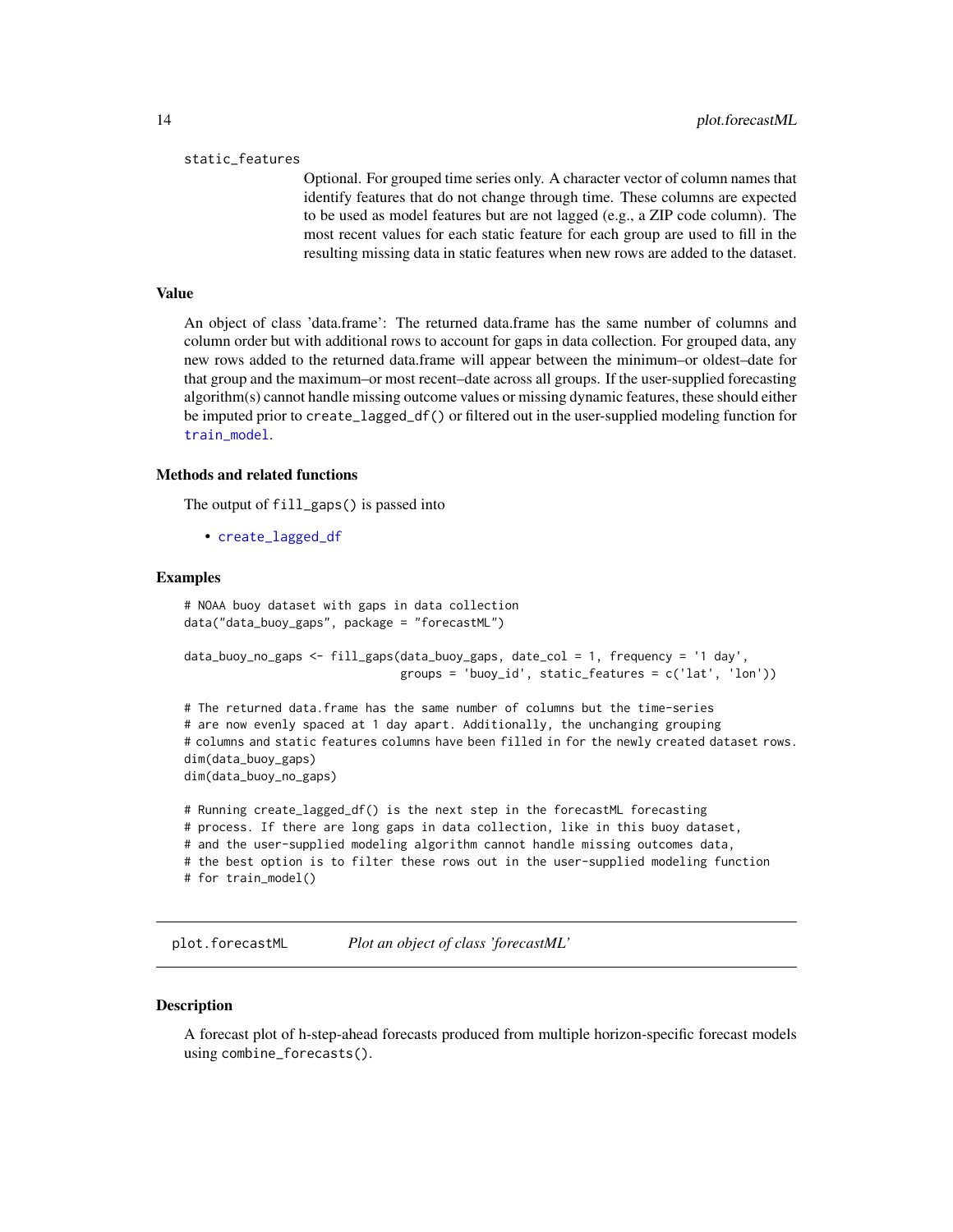# <span id="page-14-0"></span>plot.forecast\_error 15

# Usage

```
## S3 method for class 'forecastML'
plot(
 x,
 data_actual = NULL,
 actual_indices = NULL,
 facet = \simmodel,
 models = NULL,
 group_filter = NULL,
 drop_facet = FALSE,
  ...
)
```
# Arguments

| $\mathsf{x}$ | An object of class 'forecastML' from combine_forecasts().                                                                                                                                                                                      |
|--------------|------------------------------------------------------------------------------------------------------------------------------------------------------------------------------------------------------------------------------------------------|
| data_actual  | A data frame containing the target/outcome name and any grouping columns.<br>The data can be historical actuals and/or holdout/test data.                                                                                                      |
|              | actual_indices Required if data_actual is given. A vector or 1-column data.frame of numeric<br>row indices or dates (class 'Date' or 'POSIXt') with length nrow (data_actual).<br>The data can be historical actuals and/or holdout/test data. |
| facet        | Optional. A formula with any combination of model, or group (for grouped time<br>series) passed to ggplot2:: facet_grid() internally (e.g., $\sim$ model, model $\sim$ .,<br>$~\sim$ model + group).                                           |
| models       | Optional. Filter results by user-defined model name from train_model().                                                                                                                                                                        |
| group_filter | Optional. A string for filtering plot results for grouped time-series (e.g., "group_col_1<br>$= 'A'$ ; passed to dplyr::filter() internally.                                                                                                   |
| drop_facet   | Optional. Boolean. If actuals are given when forecasting factors, the plot facet<br>with 'actual' data can be dropped.                                                                                                                         |
| $\ddots$     | Not used.                                                                                                                                                                                                                                      |

# Value

Forecast plot of class 'ggplot'.

<span id="page-14-1"></span>plot.forecast\_error *Plot forecast error*

# Description

Plot forecast error at various levels of aggregation.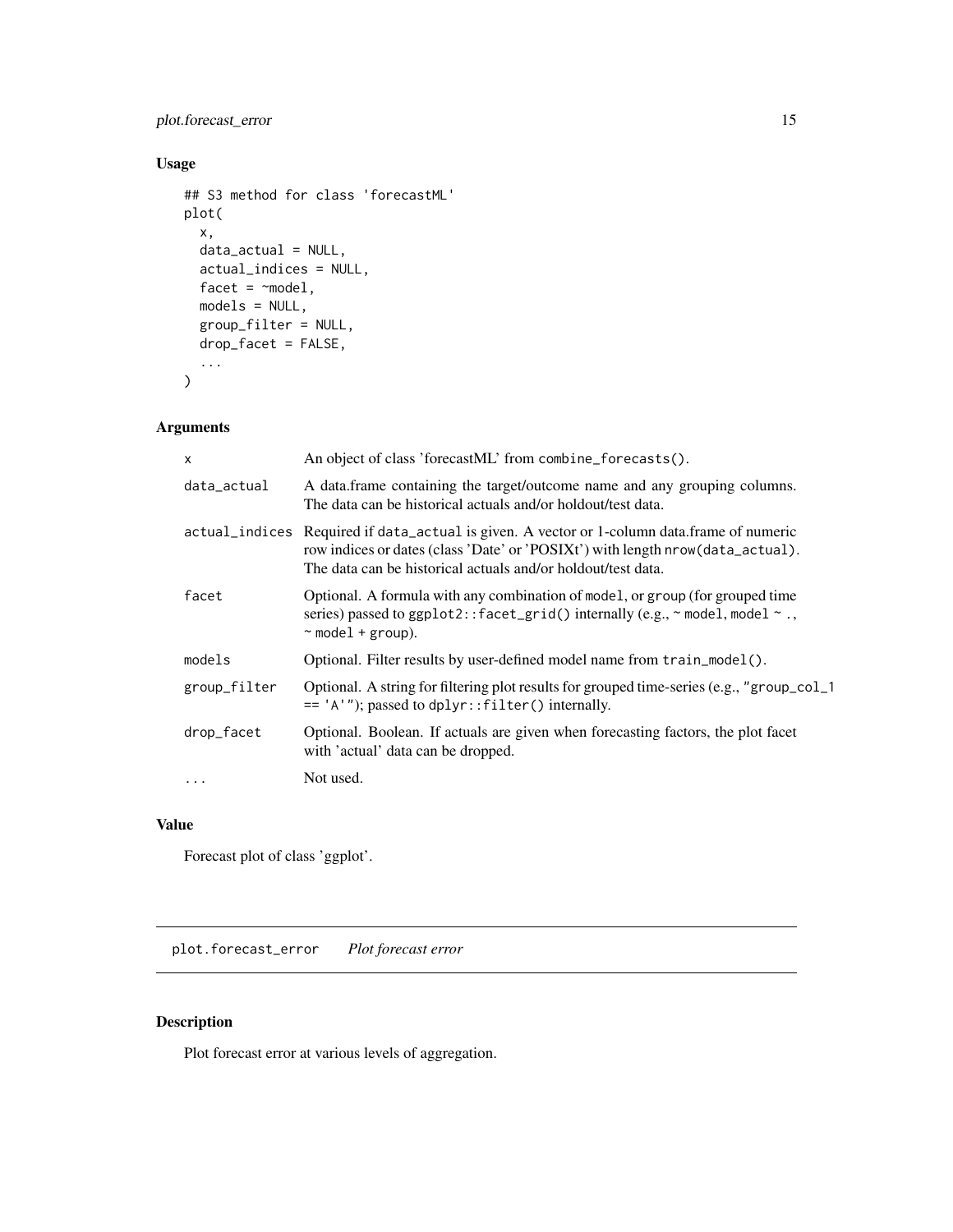# Usage

```
## S3 method for class 'forecast_error'
plot(
  x,
  type = c("global"),
  metric = NULL,
  facet = NULL,models = NULL,
  horizons = NULL,
  windows = NULL,
  group_filter = NULL,
  ...
\mathcal{L}
```
# Arguments

| $\times$     | An object of class 'forecast_error' from return_error().                                                                                                                                                                                                                                              |
|--------------|-------------------------------------------------------------------------------------------------------------------------------------------------------------------------------------------------------------------------------------------------------------------------------------------------------|
| type         | Select plot type; $type = "global"$ is the default plot.                                                                                                                                                                                                                                              |
| metric       | Select error metric to plot (e.g., "mae"); attributes(x)\$error_metrics[1]<br>is the default metric.                                                                                                                                                                                                  |
| facet        | Optional. A formula with any combination of horizon, model, or group (for<br>grouped time series). passed to ggplot2:: facet_grid() internally (e.g., horizon<br>~ model, horizon + model ~ ., ~ horizon + group). Can be NULL. The default<br>faceting is set internally depending on the plot type. |
| models       | Optional. A vector of user-defined model names from train_model() to filter<br>results.                                                                                                                                                                                                               |
| horizons     | Optional. A numeric vector to filter results by horizon.                                                                                                                                                                                                                                              |
| windows      | Optional. A numeric vector to filter results by validation window number.                                                                                                                                                                                                                             |
| group_filter | A string for filtering plot results for grouped time series (e.g., "group_col_1 ==<br>$'A$ '').                                                                                                                                                                                                       |
|              | Not used.                                                                                                                                                                                                                                                                                             |

# Value

Forecast error plots of class 'ggplot'.

<span id="page-15-1"></span>plot.forecast\_model\_hyper

*Plot hyperparameters*

# Description

Plot hyperparameter stability and relationship with error metrics across validation datasets and horizons.

<span id="page-15-0"></span>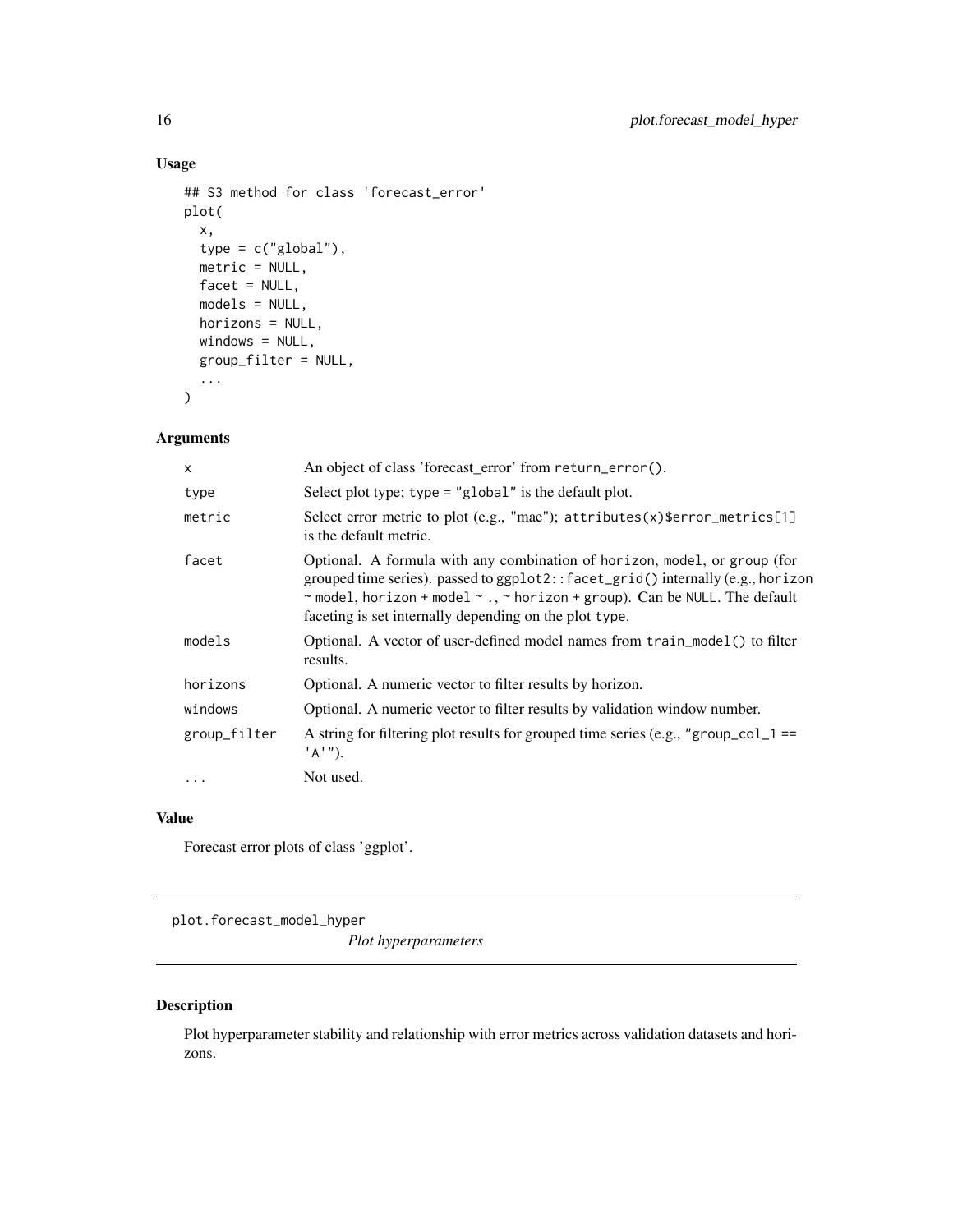# plot.forecast\_model\_hyper 17

#### Usage

```
## S3 method for class 'forecast_model_hyper'
plot(
  x,
  data_results,
  data_error,
  type = c("stability", "error"),
  horizons = NULL,
 windows = NULL,
  ...
)
```
#### Arguments

| $\mathsf{x}$ | An object of class 'forecast_model_hyper' from return_hyper().            |
|--------------|---------------------------------------------------------------------------|
| data_results | An object of class 'training_results' from predict.forecast_model().      |
| data_error   | An object of class 'validation_error' from return_error().                |
| type         | Select plot type; 'stability' is the default.                             |
| horizons     | Optional. A numeric vector to filter results by horizon.                  |
| windows      | Optional. A numeric vector to filter results by validation window number. |
| $\ddots$     | Not used.                                                                 |

#### Value

Hyper-parameter plots of class 'ggplot'.

```
# Sampled Seatbelts data from the R package datasets.
data("data_seatbelts", package = "forecastML")
# Example - Training data for 2 horizon-specific models w/ common lags per predictor.
horizons \leq c(1, 12)lookback <- 1:15
data_train \leq create_lagged_df(data_seatbelts, type = "train", outcome_col = 1,
                               lookback = lookback, horizon = horizons)
# One custom validation window at the end of the dataset.
windows <- create_windows(data_train, window_start = 181, window_stop = 192)
# User-define model - LASSO
# A user-defined wrapper function for model training that takes the following
# arguments: (1) a horizon-specific data.frame made with create_lagged_df(..., type = "train")
# (e.g., my_lagged_df$horizon_h) and, optionally, (2) any number of additional named arguments
# which are passed as '...' in train_model().
library(glmnet)
model_function <- function(data, my_outcome_col) {
```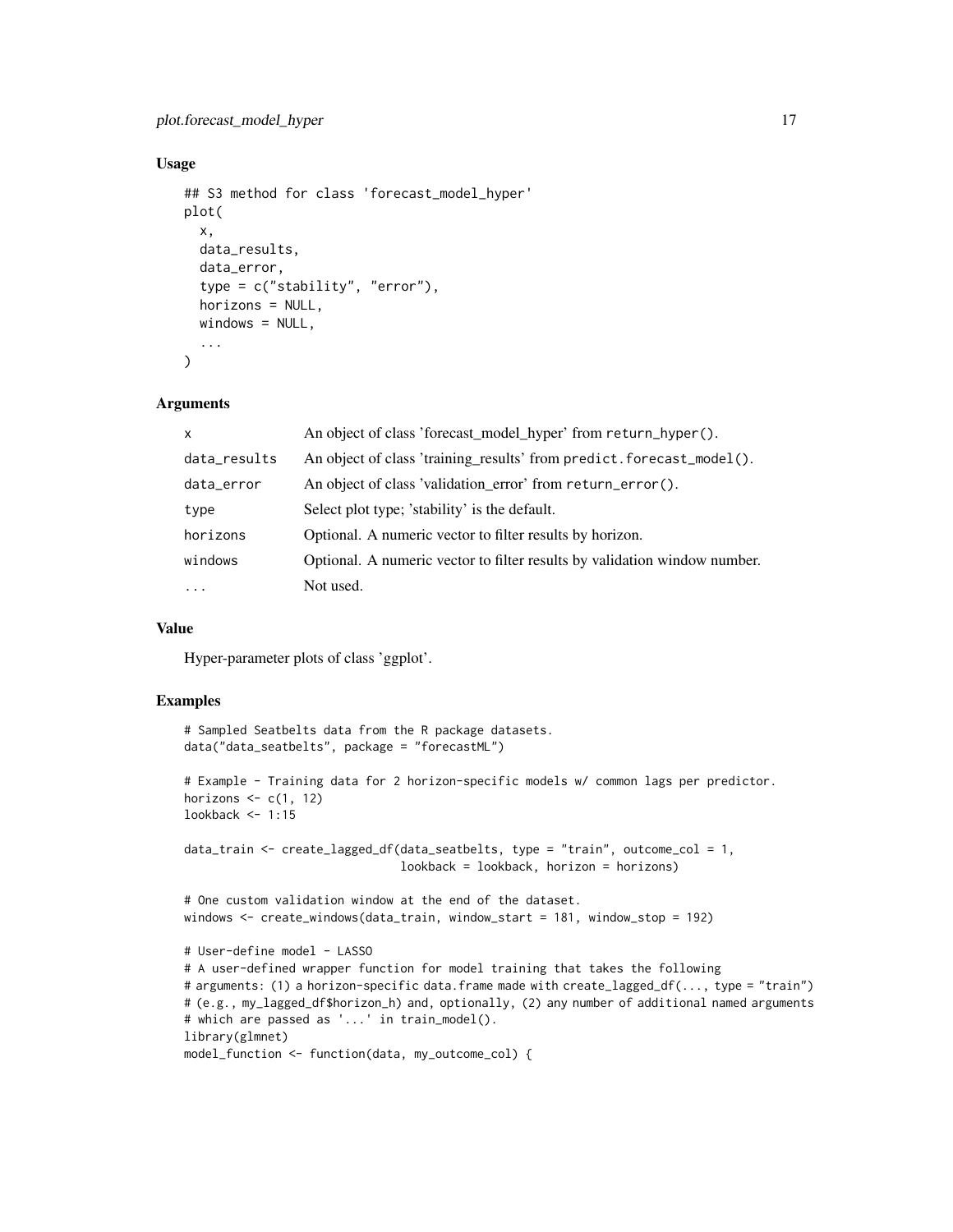```
x \le - data[, -(my\_outcome\_col), drop = FALSE]
 y <- data[, my_outcome_col, drop = FALSE]
 x \leftarrow as.matrix(x, ncol = ncol(x))y \leq -as.matrix(y, ncol = ncol(y))
 model <- glmnet::cv.glmnet(x, y, nfolds = 3)
 return(model)
}
# my_outcome_col = 1 is passed in ... but could have been defined in model_function().
model_results <- train_model(data_train, windows, model_name = "LASSO", model_function,
                             my_outcome_col = 1)
# User-defined prediction function - LASSO
# The predict() wrapper takes two positional arguments. First,
# the returned model from the user-defined modeling function (model_function() above).
# Second, a data.frame of predictors--identical to the datasets returned from
# create_lagged_df(..., type = "train"). The function can return a 1- or 3-column data.frame
# with either (a) point forecasts or (b) point forecasts plus lower and upper forecast
# bounds (column order and column names do not matter).
prediction_function <- function(model, data_features) {
 x \leq -as.matrix(data_features, ncol = ncol(data_features))
 data_pred <- data.frame("y_pred" = predict(model, x, s = "lambda.min"))
 return(data_pred)
}
# Predict on the validation datasets.
data_valid <- predict(model_results, prediction_function = list(prediction_function),
                      data = data_train)
# User-defined hyperparameter function - LASSO
# The hyperparameter function should take one positional argument--the returned model
# from the user-defined modeling function (model_function() above). It should
# return a 1-row data.frame of the optimal hyperparameters.
hyper_function <- function(model) {
 lambda_min <- model$lambda.min
 lambda_1se <- model$lambda.1se
 data_hyper <- data.frame("lambda_min" = lambda_min, "lambda_1se" = lambda_1se)
 return(data_hyper)
}
data_error <- return_error(data_valid)
data_hyper <- return_hyper(model_results, hyper_function)
plot(data_hyper, data_valid, data_error, type = "stability", horizons = c(1, 12))
```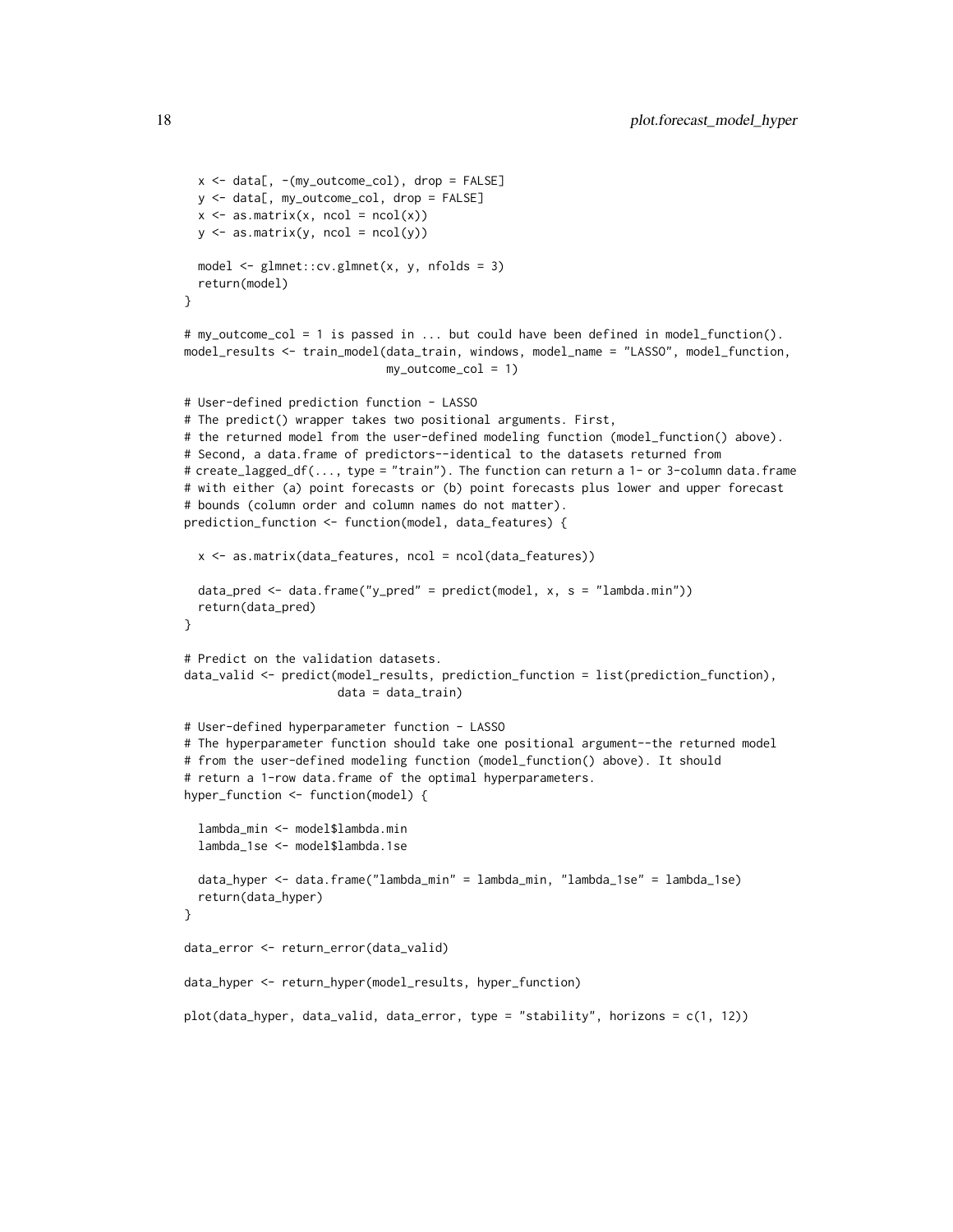<span id="page-18-1"></span><span id="page-18-0"></span>plot.forecast\_results *Plot an object of class forecast\_results*

# Description

A forecast plot for each horizon for each model in predict.forecast\_model().

# Usage

```
## S3 method for class 'forecast_results'
plot(
 x,
 data_actual = NULL,
 actual_indices = NULL,
 facet = horizon \sim model,
 models = NULL,
 horizons = NULL,
 windows = NULL,
 group_filter = NULL,
  ...
)
```
# Arguments

| $\mathsf{x}$ | An object of class 'forecast_results' from predict.forecast_model().                                                                                                                                                                                                   |
|--------------|------------------------------------------------------------------------------------------------------------------------------------------------------------------------------------------------------------------------------------------------------------------------|
| data_actual  | A data frame containing the target/outcome name and any grouping columns.<br>The data can be historical actuals and/or holdout/test data.                                                                                                                              |
|              | actual_indices Required if data_actual is given. A vector or 1-column data.frame of numeric<br>row indices or dates (class 'Date' or 'POSIXt') with length nrow (data_actual).<br>The data can be historical actuals and/or holdout/test data.                         |
| facet        | Optional. For numeric outcomes, a formula with any combination of horizon,<br>model, or group (for grouped time series) passed to ggplot2:: facet_grid()<br>internally (e.g., horizon $\sim$ model, horizon + model $\sim$ ., $\sim$ horizon + group).<br>Can be NULL. |
| models       | Optional. Filter results by user-defined model name from train_model().                                                                                                                                                                                                |
| horizons     | Optional. Filter results by horizon.                                                                                                                                                                                                                                   |
| windows      | Optional. Filter results by validation window number.                                                                                                                                                                                                                  |
| group_filter | Optional. A string for filtering plot results for grouped time-series (e.g., "group_col_1<br>$= 'A'$ ; passed to dplyr::filter() internally.                                                                                                                           |
| .            | Not used.                                                                                                                                                                                                                                                              |

# Value

Forecast plot of class 'ggplot'.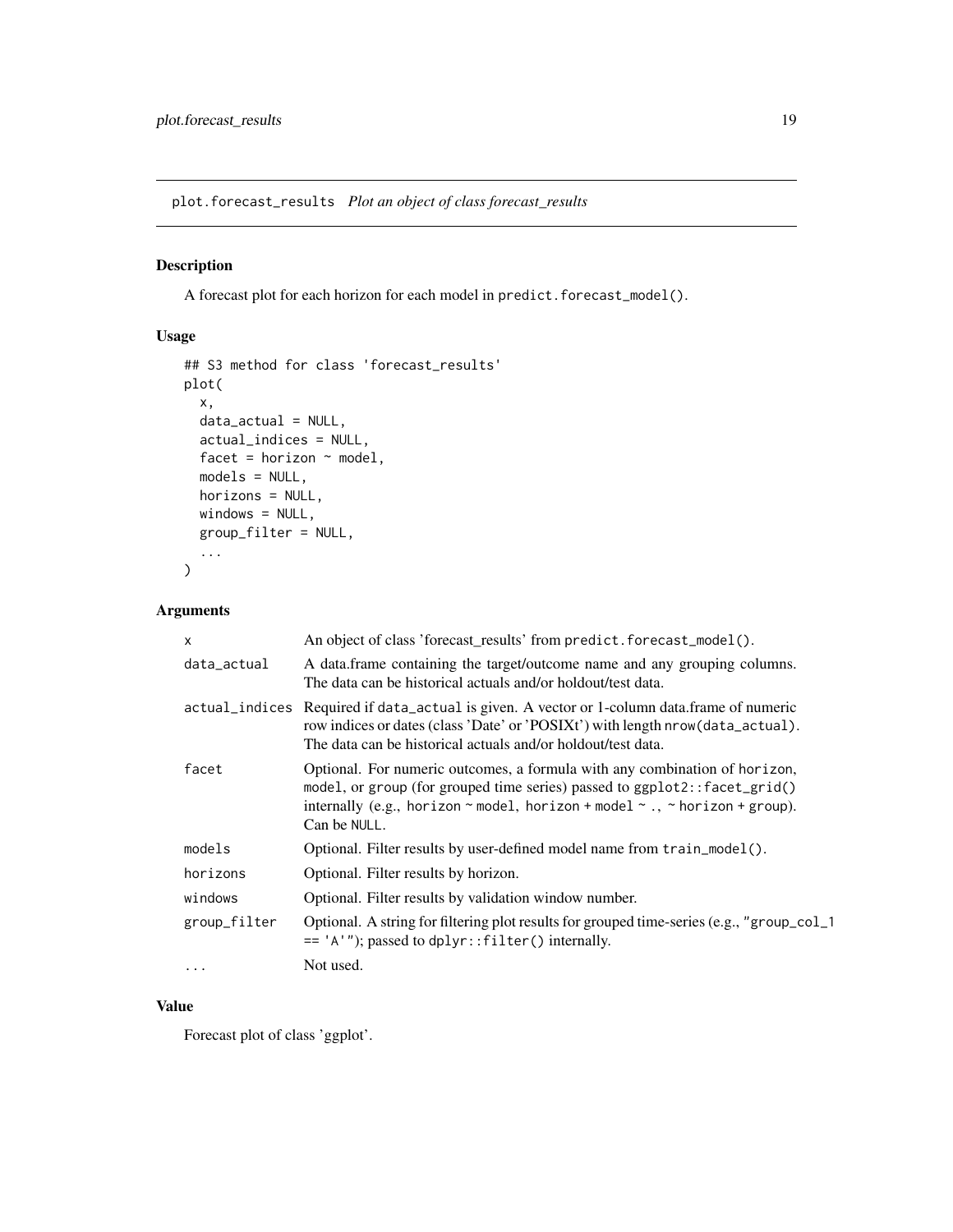<span id="page-19-1"></span><span id="page-19-0"></span>

#### Description

Plot datasets with lagged features to view ther direct forecasting setup across horizons.

#### Usage

```
## S3 method for class 'lagged_df'
plot(x, \ldots)
```
#### Arguments

|          | An object of class 'lagged_df' from create_lagged_df(). |
|----------|---------------------------------------------------------|
| $\cdots$ | Not used.                                               |

# Value

A single plot of class 'ggplot' if lookback was specified in create\_lagged\_df(); a list of plots, one per feature, of class 'ggplot' if lookback\_control was specified.

```
# Sampled Seatbelts data from the R package datasets.
data("data_seatbelts", package = "forecastML")
#------------------------------------------------------------------------------
# Example 1 - Training data for 3 horizon-specific models w/ common lags per predictor.
horizons \leq c(1, 6, 12)lookback <- 1:15
data_train <- create_lagged_df(data_seatbelts, type = "train", outcome_col = 1,
                               lookback = lookback, horizon = horizons)
plot(data_train)
#------------------------------------------------------------------------------
# Example 2 - Training data for one 3-month horizon model w/ unique lags per predictor.
horizons <- 3
lookback <- list(c(3, 6, 9, 12), c(4:12), c(6:15), c(8))
data_train <- create_lagged_df(data_seatbelts, type = "train", outcome_col = 1,
                               lookback_control = lookback, horizon = horizons)
plot(data_train)
```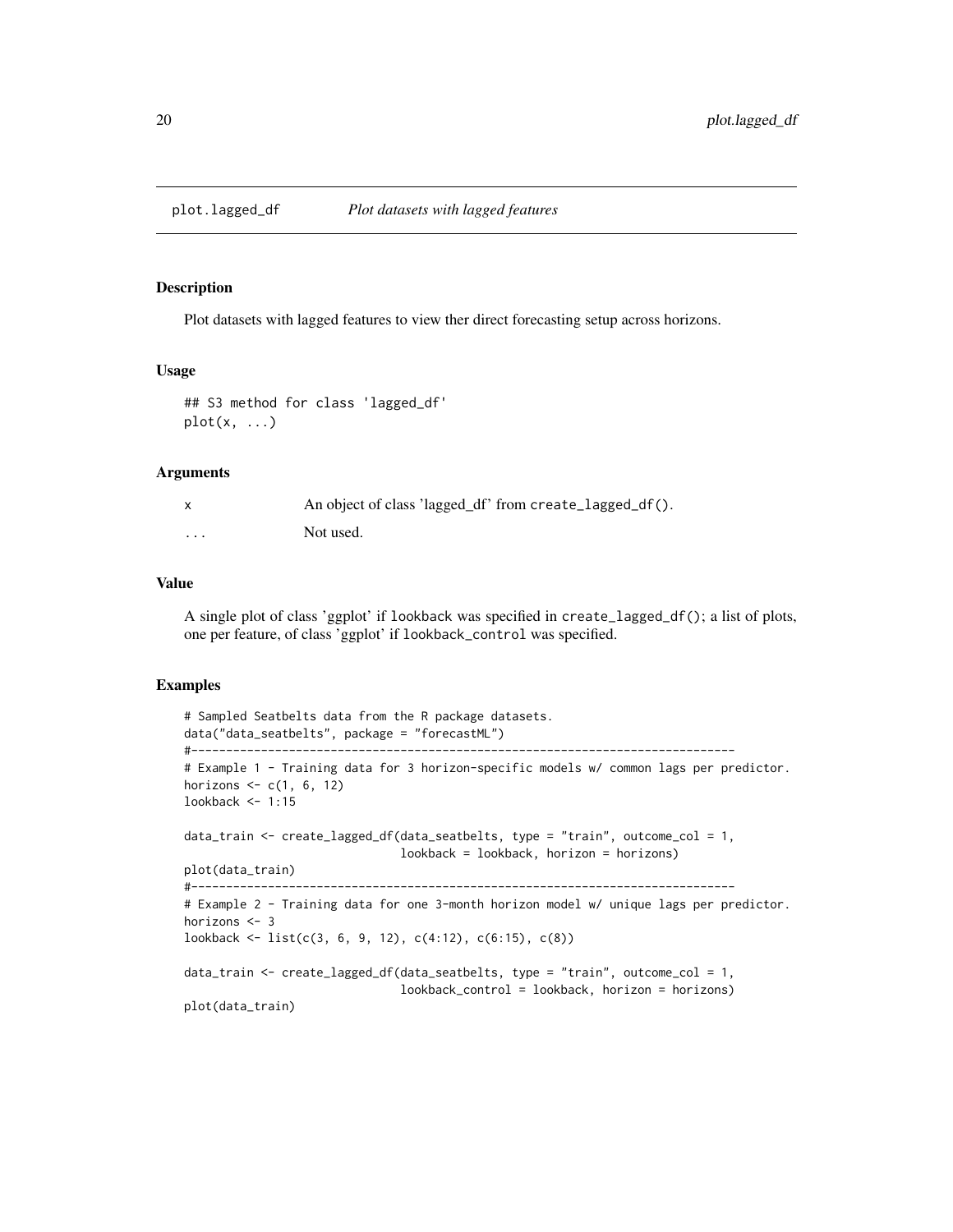<span id="page-20-1"></span><span id="page-20-0"></span>plot.training\_results *Plot an object of class training\_results*

# Description

Several diagnostic plots can be returned to assess the quality of the forecasts based on predictions on the validation datasets.

# Usage

```
## S3 method for class 'training_results'
plot(
  x,
  type = c("prediction", "residual", "forecast_stability"),
  facet = horizon \sim model,
 models = NULL,horizons = NULL,
 windows = NULL,
  valid_indices = NULL,
  group_filter = NULL,
 keep_missing = FALSE,
  ...
\mathcal{L}
```
# Arguments

| x             | An object of class 'training_results' from predict.forecast_model().                                                                                                                                                                                   |
|---------------|--------------------------------------------------------------------------------------------------------------------------------------------------------------------------------------------------------------------------------------------------------|
| type          | Plot type. The default plot is "prediction" for validation dataset predictions.                                                                                                                                                                        |
| facet         | Optional. For numeric outcomes, a formula with any combination of horizon,<br>model, or group (for grouped time series) passed to ggplot2:: facet_grid()<br>internally (e.g., horizon $\sim$ model, horizon + model $\sim$ ., $\sim$ horizon + group). |
| models        | Optional. Filter results by user-defined model name from train_model().                                                                                                                                                                                |
| horizons      | Optional. A numeric vector of model forecast horizons to filter results by horizon-<br>specific model.                                                                                                                                                 |
| windows       | Optional. A numeric vector of window numbers to filter results.                                                                                                                                                                                        |
| valid_indices | Optional. A numeric or date vector to filter results by validation row indices or<br>dates.                                                                                                                                                            |
| group_filter  | Optional. A string for filtering plot results for grouped time series (e.g., "group_col_1<br>$=$ 'A'"). The results are passed to dplyr:: filter() internally.                                                                                         |
| keep_missing  | Boolean. If TRUE, predictions are plotted for indices/dates where the outcome is<br>missing.                                                                                                                                                           |
| .             | Not used.                                                                                                                                                                                                                                              |

# Value

Diagnostic plots of class 'ggplot'.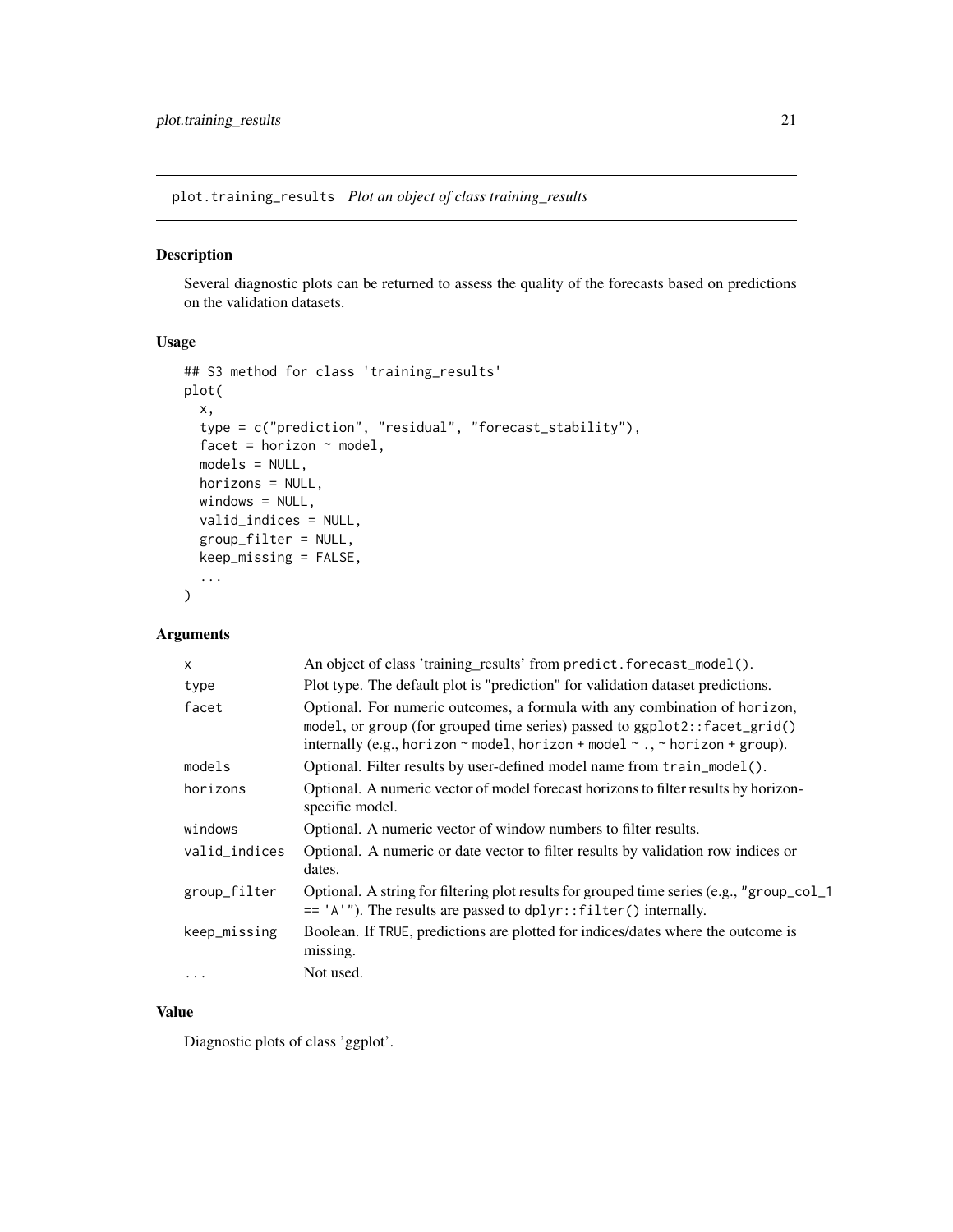<span id="page-21-1"></span><span id="page-21-0"></span>plot.validation\_error *Plot validation dataset forecast error*

# Description

Plot forecast error at various levels of aggregation across validation datasets.

# Usage

```
## S3 method for class 'validation_error'
plot(
 x,
  type = c("window", "horizon", "global"),
 metric = NULL,
 facet = NULL,models = NULL,
 horizons = NULL,
 windows = NULL,
 group_filter = NULL,
  ...
)
```
# Arguments

| $\mathsf{x}$ | An object of class 'validation_error' from return_error().                                                                                                                                                                                                                                                          |
|--------------|---------------------------------------------------------------------------------------------------------------------------------------------------------------------------------------------------------------------------------------------------------------------------------------------------------------------|
| type         | Select plot type; $type = "window"$ is the default plot.                                                                                                                                                                                                                                                            |
| metric       | Select error metric to plot (e.g., "mae"); attributes(x)\$error_metrics[1]<br>is the default metric.                                                                                                                                                                                                                |
| facet        | Optional. A formula with any combination of horizon, model, or group (for<br>grouped time series). passed to ggplot2::facet_grid() internally (e.g., horizon<br>$\sim$ model, horizon + model $\sim$ ., $\sim$ horizon + group). Can be NULL. The default<br>faceting is set internally depending on the plot type. |
| models       | Optional. A vector of user-defined model names from train_model() to filter<br>results.                                                                                                                                                                                                                             |
| horizons     | Optional. A numeric vector to filter results by horizon.                                                                                                                                                                                                                                                            |
| windows      | Optional. A numeric vector to filter results by validation window number.                                                                                                                                                                                                                                           |
| group_filter | A string for filtering plot results for grouped time series (e.g., "group_col_1 ==<br>$'A$ '').                                                                                                                                                                                                                     |
| $\cdots$     | Not used.                                                                                                                                                                                                                                                                                                           |

# Value

Forecast error plots of class 'ggplot'.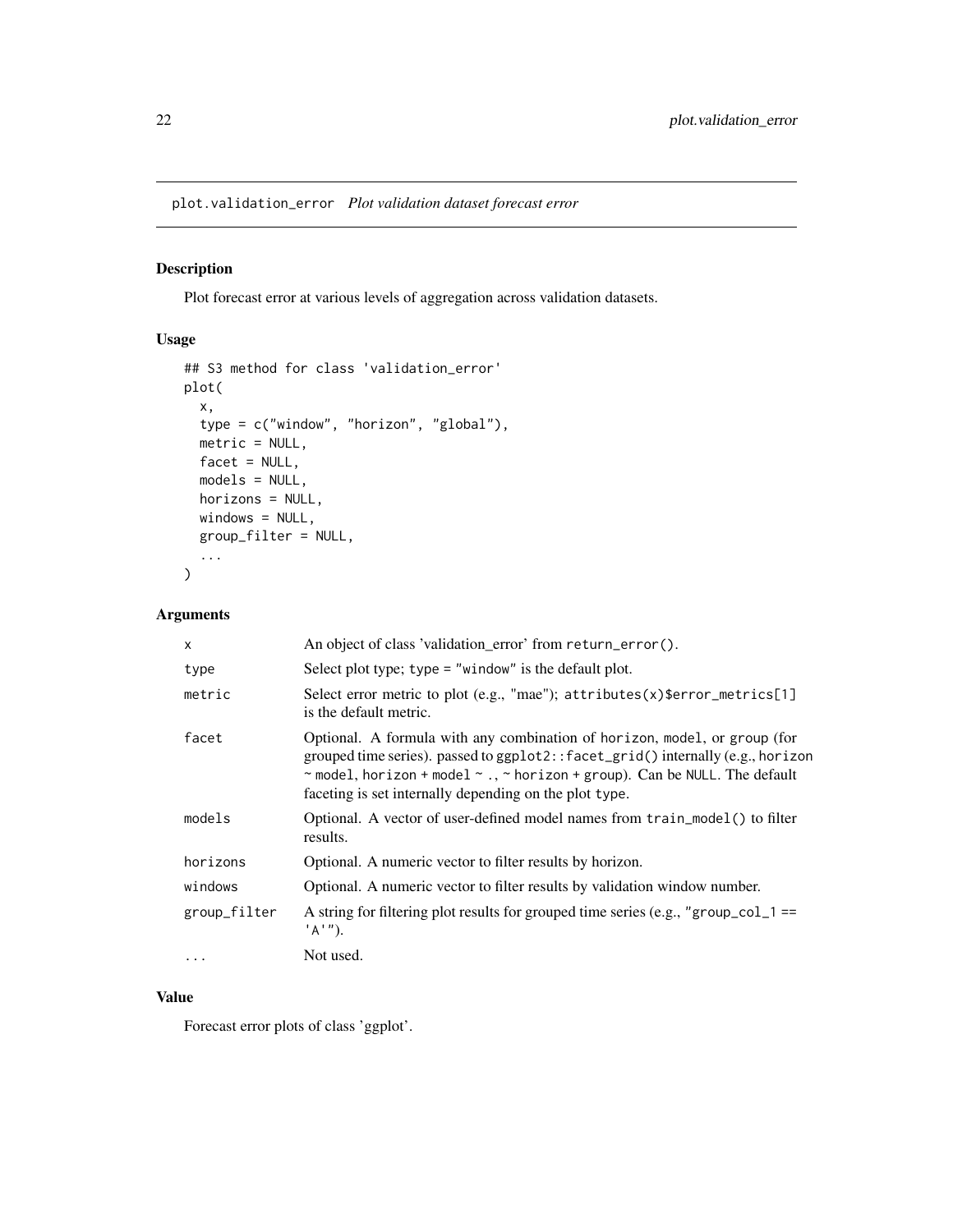<span id="page-22-1"></span><span id="page-22-0"></span>

# Description

Plot validation datasets across time.

# Usage

```
## S3 method for class 'windows'
plot(x, lagged_df, show_labels = TRUE, group_fitter = NULL, ...)
```
# Arguments

| $\mathsf{x}$ | An object of class 'windows' from create_windows().                                                                                                           |
|--------------|---------------------------------------------------------------------------------------------------------------------------------------------------------------|
| lagged_df    | An object of class 'lagged df' from create_lagged_df().                                                                                                       |
| show_labels  | Boolean. If TRUE, show validation dataset IDs on the plot.                                                                                                    |
| group_filter | Optional. A string for filtering plot results for grouped time series (e.g., "group_col_1<br>$=$ 'A'"). This string is passed to dplyr:: filter() internally. |
| $\cdot$      | Not used.                                                                                                                                                     |

#### Value

A plot of the outer-loop nested cross-validation windows of class 'ggplot'.

```
# Sampled Seatbelts data from the R package datasets.
data("data_seatbelts", package = "forecastML")
# Example - Training data for 3 horizon-specific models w/ common lags per predictor.
horizons \leq c(1, 6, 12)lookback \leq -1:15data_train <- create_lagged_df(data_seatbelts, type = "train", outcome_col = 1,
                               lookback = lookback, horizon = horizons)
# All historical window lengths of 12 plus any partial windows at the end of the dataset.
```

```
windows <- create_windows(data_train, window_length = 12)
plot(windows, data_train)
```

```
# Two custom validation windows with different lengths.
windows <- create_windows(data_train, window_start = c(20, 80), window_stop = c(30, 100))
plot(windows, data_train)
```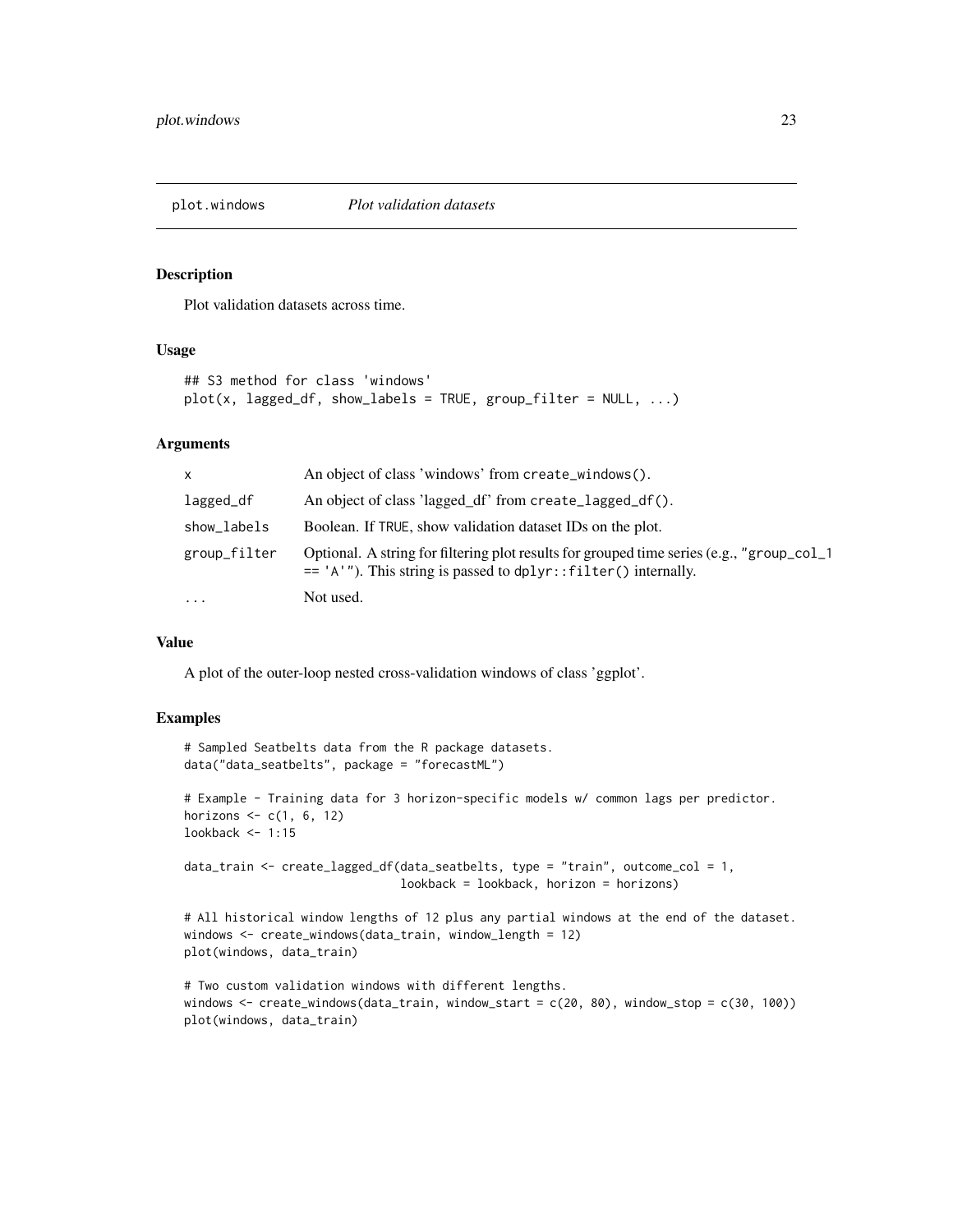```
predict.forecast_model
```
*Predict on validation datasets or forecast*

# Description

Predict with a 'forecast\_model' object from train\_model(). If data = create\_lagged\_df(...,type = "train"), predictions are returned for the outer-loop nested cross-validation datasets. If data is an object of class 'lagged\_df' from create\_lagged\_df(...,type = "forecast"), predictions are returned for the horizons specified in create\_lagged\_df(horizons = ...).

# Usage

```
## S3 method for class 'forecast model'
predict(..., prediction_function = list(NULL), data)
```
#### Arguments

... One or more trained models from train\_model().

prediction\_function

|      | A list of user-defined prediction functions with length equal to the number of<br>models supplied in  The prediction functions take 2 required positional<br>$arguments-(1)$ a 'forecast_model' object from $train_model()$ and (2) a data.frame<br>of model features from create_lagged_df(). For numeric outcomes and method<br>$=$ "direct", the function should return() 1- or 3-column data. frame of model<br>predictions. If the prediction function returns a 1-column data frame, point fore-<br>casts are assumed. If the prediction function returns a 3-column data.frame,<br>lower and upper forecast bounds are assumed (the order and names of the 3<br>columns does not matter). For factor outcomes and method = "direct", the<br>function should return() $(1)$ 1-column data.frame of the model-predicted fac-<br>tor level or $(2)$ an L-column data.frame of class probabilities where 'L' equals<br>the number of levels in the outcome; columns should be ordered, from left to<br>right, the same as levels (data \$000,000) which is the default behavior for<br>most $predict(, type = "prob")$ functions. Column names do not mat-<br>ter. For numeric outcomes and method = "multi_output", the function should<br>return() and h-column data.frame of model predictions–1 column for each<br>horizon. Forecast intervals and factor outcomes are not currently supported with |
|------|------------------------------------------------------------------------------------------------------------------------------------------------------------------------------------------------------------------------------------------------------------------------------------------------------------------------------------------------------------------------------------------------------------------------------------------------------------------------------------------------------------------------------------------------------------------------------------------------------------------------------------------------------------------------------------------------------------------------------------------------------------------------------------------------------------------------------------------------------------------------------------------------------------------------------------------------------------------------------------------------------------------------------------------------------------------------------------------------------------------------------------------------------------------------------------------------------------------------------------------------------------------------------------------------------------------------------------------------------------------------------------------------------------|
|      | $method = "multi-output".$                                                                                                                                                                                                                                                                                                                                                                                                                                                                                                                                                                                                                                                                                                                                                                                                                                                                                                                                                                                                                                                                                                                                                                                                                                                                                                                                                                                 |
| data | If data is a training dataset from create_lagged_df(, type = "train"),<br>rolidation detecet musdictions are returnedy also if doto is a foreceeting detecet.                                                                                                                                                                                                                                                                                                                                                                                                                                                                                                                                                                                                                                                                                                                                                                                                                                                                                                                                                                                                                                                                                                                                                                                                                                              |

validation dataset predictions are returned; else, if data is a forecasting dataset from create\_lagged\_df(...,type = "forecast"), forecasts from horizons 1:h are returned.

#### Value

If data = create\_lagged\_df(...,type = "forecast"), an S3 object of class 'training\_results'. If data =  $create\_lagged_dff(...,type = "forecast"),$  an S3 object of class 'forecast\_results'.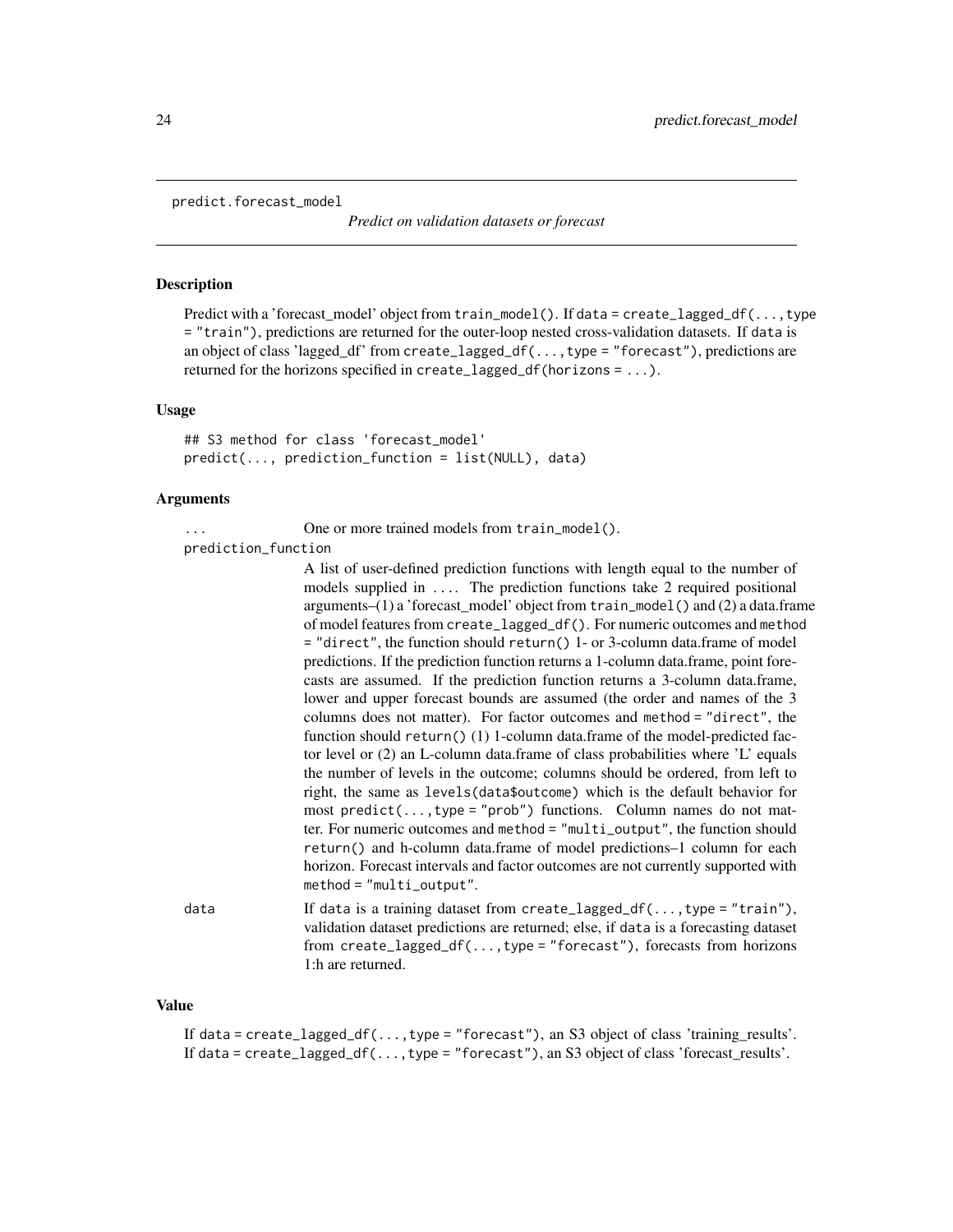#### Columns in returned 'training\_results' data.frame:

- model: User-supplied model name in train\_model().
- model\_forecast\_horizon: The direct-forecasting time horizon that the model was trained on.
- window\_length: Validation window length measured in dataset rows.
- window number: Validation dataset number.
- valid\_indices: Validation dataset row names from attributes(create\_lagged\_df())\$row\_indices.
- date\_indices: If given and method = "direct", validation dataset date indices from attributes(create\_lagged\_df If given and method = "multi\_output", date\_indices represents the date of the forecast.
- "groups": If given, the user-supplied groups in create\_lagged\_df().
- "outcome\_name": The target being forecasted.
- "outcome\_name"\_pred: The model predictions.
- "outcome\_name"\_pred\_lower: If given, the lower prediction bounds returned by the usersupplied prediction function.
- "outcome\_name"\_pred\_upper: If given, the upper prediction bounds returned by the usersupplied prediction function.
- forecast\_indices: If method = "multi\_output", the validation index of the h-step-ahead forecast.
- forecast\_date\_indices: If method = "multi\_output", the validation date index of the hstep-ahead forecast.

#### Columns in returned 'forecast\_results' data.frame:

- model: User-supplied model name in train\_model().
- model\_forecast\_horizon: If method = "direct", the direct-forecasting time horizon that the model was trained on.
- horizon: Forecast horizons, 1:h, measured in dataset rows.
- window\_length: Validation window length measured in dataset rows.
- forecast\_period: The forecast period in row indices or dates. The forecast period starts at either attributes(create\_lagged\_df())\$data\_stop + 1 for row indices or attributes(create\_lagged\_df())\$d + 1 \* frequency for date indices.
- "groups": If given, the user-supplied groups in create\_lagged\_df().
- "outcome\_name": The target being forecasted.
- "outcome\_name"\_pred: The model forecasts.
- "outcome\_name"\_pred\_lower: If given, the lower forecast bounds returned by the usersupplied prediction function.
- "outcome\_name"\_pred\_upper: If given, the upper forecast bounds returned by the usersupplied prediction function.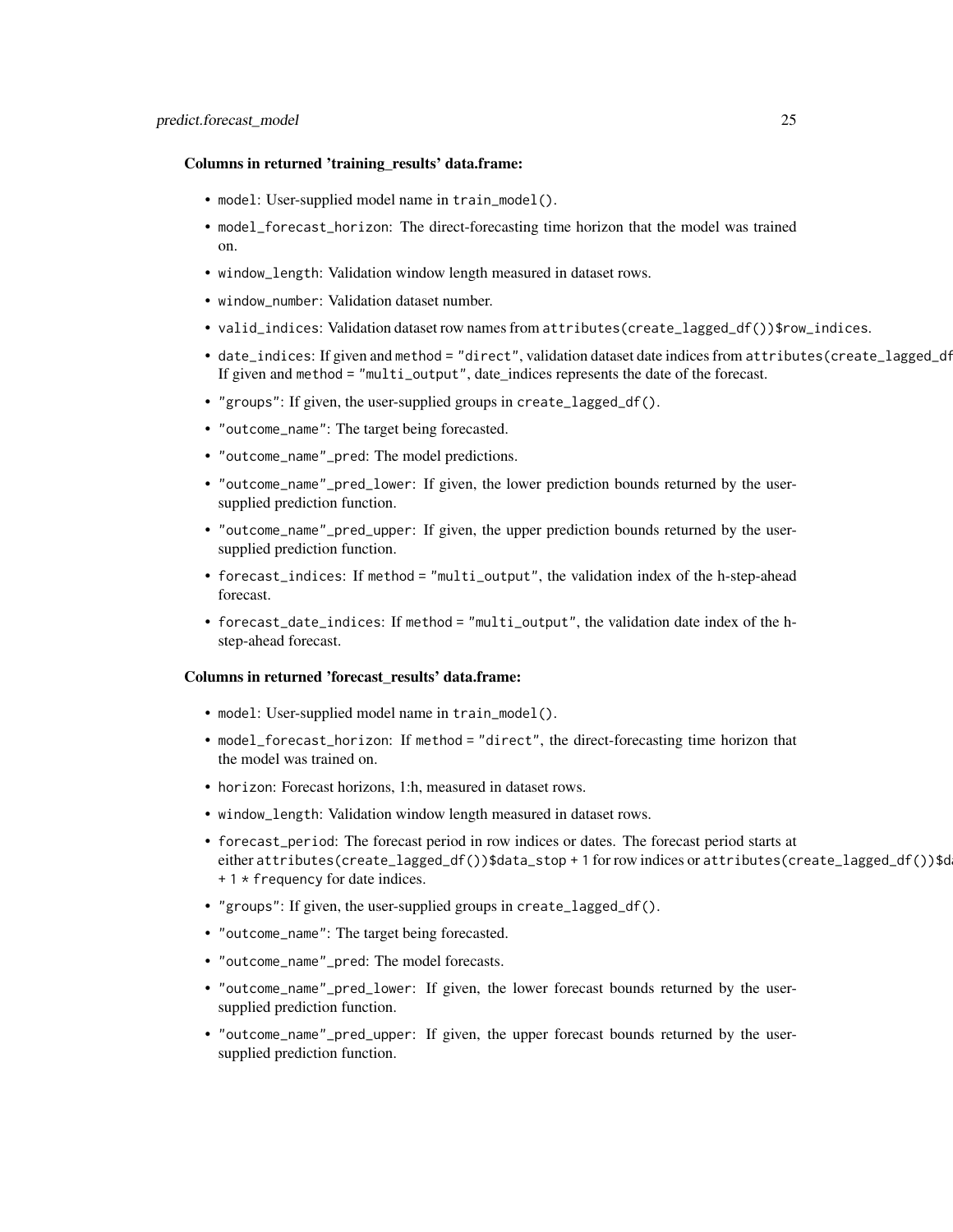```
# Sampled Seatbelts data from the R package datasets.
data("data_seatbelts", package = "forecastML")
# Example - Training data for 2 horizon-specific models w/ common lags per predictor.
horizons \leq c(1, 12)
lookback <- 1:15
data_train <- create_lagged_df(data_seatbelts, type = "train", outcome_col = 1,
                               lookback = lookback, horizon = horizons)
# One custom validation window at the end of the dataset.
windows <- create_windows(data_train, window_start = 181, window_stop = 192)
# User-define model - LASSO
# A user-defined wrapper function for model training that takes the following
# arguments: (1) a horizon-specific data.frame made with create_lagged_df(..., type = "train")
# (e.g., my_lagged_df$horizon_h) and, optionally, (2) any number of additional named arguments
# which are passed as '...' in train_model().
library(glmnet)
model_function <- function(data, my_outcome_col) {
 x \le - data[, -(my\_outcome\_col), drop = FALSE]
 y <- data[, my_outcome_col, drop = FALSE]
 x \leq -as.matrix(x, \text{ ncol} = \text{ncol}(x))y \leq -as.matrix(y, ncol = ncol(y))
 model \leq glmnet::cv.glmnet(x, y, nfolds = 3)
 return(model)
}
# my_outcome_col = 1 is passed in ... but could have been defined in model_function().
model_results <- train_model(data_train, windows, model_name = "LASSO", model_function,
                             my_outcome_col = 1)
# User-defined prediction function - LASSO
# The predict() wrapper takes two positional arguments. First,
# the returned model from the user-defined modeling function (model_function() above).
# Second, a data.frame of predictors--identical to the datasets returned from
# create_lagged_df(..., type = "train"). The function can return a 1- or 3-column data.frame
# with either (a) point forecasts or (b) point forecasts plus lower and upper forecast
# bounds (column order and column names do not matter).
prediction_function <- function(model, data_features) {
 x <- as.matrix(data_features, ncol = ncol(data_features))
 data_pred <- data.frame("y_pred" = predict(model, x, s = "lambda.min"))
 return(data_pred)
}
# Predict on the validation datasets.
data_valid <- predict(model_results, prediction_function = list(prediction_function),
```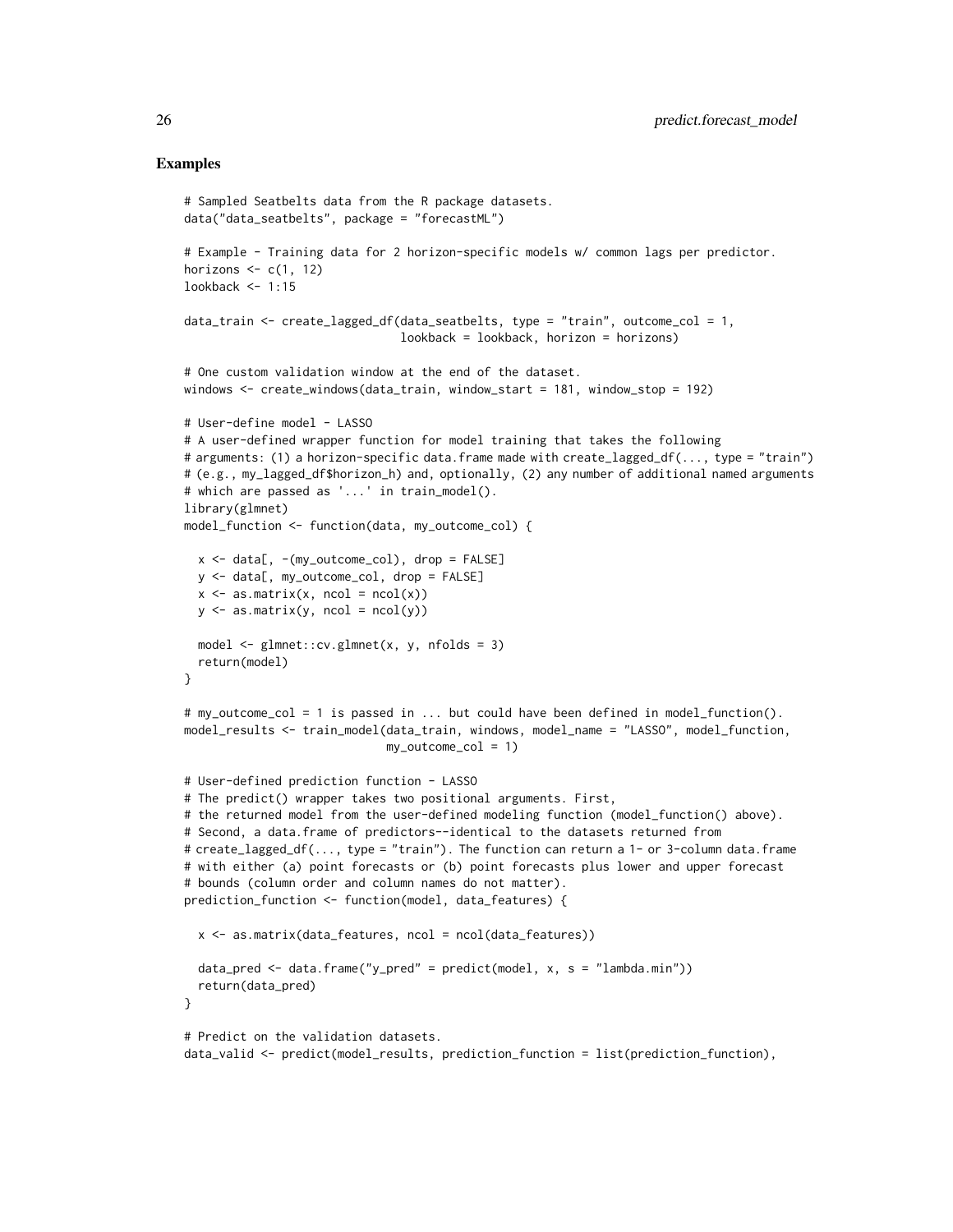data = data\_train)

```
# Forecast.
data_forecast <- create_lagged_df(data_seatbelts, type = "forecast", outcome_col = 1,
                                  lookback = lookback, horizon = horizons)
data_forecasts <- predict(model_results, prediction_function = list(prediction_function),
                          data = data_forecast)
```
<span id="page-26-1"></span>return\_error *Compute forecast error*

#### Description

Compute forecast error metrics on the validation datasets or a new test dataset.

#### Usage

```
return_error(
  data_results,
 data_test = NULL,
  test_indices = NULL,
  aggregate = stats::median,
  metrics = c("mae", "mape", "mdape", "smape", "rmse", "rmsse"),
 models = NULL,
 horizons = NULL,
 windows = NULL,
  group_filter = NULL
)
```
# Arguments

| data_results | An object of class 'training_results' or 'forecast_results' from running (a) predict<br>on a trained model or (b) combine_forecasts().                                                                                                                                                                                                                                                              |
|--------------|-----------------------------------------------------------------------------------------------------------------------------------------------------------------------------------------------------------------------------------------------------------------------------------------------------------------------------------------------------------------------------------------------------|
| data_test    | Required for forecast results only. If data_results is an object of class 'fore-<br>cast_results', a data.frame used to assess the accuracy of a 'forecast_results'<br>object. data_test should have the outcome/target columns and any grouping<br>columns.                                                                                                                                        |
| test_indices | Required if data_test is given or 'rmsse' row indices or dates (class 'Date' or<br>'POSIXt') with length nrow(data_test).                                                                                                                                                                                                                                                                           |
| aggregate    | Default median. A function-without parentheses-that aggregates historical pre-<br>diction or forecast error across time series. All error metrics are first calculated<br>at the level of the individual time series. aggregate is then used to combine er-<br>ror metrics across validation windows and horizons. Aggregations are returned<br>at the group level if data_results contains groups. |
| metrics      | A character vector of common forecast error metrics. The default behavior is to<br>return all metrics.                                                                                                                                                                                                                                                                                              |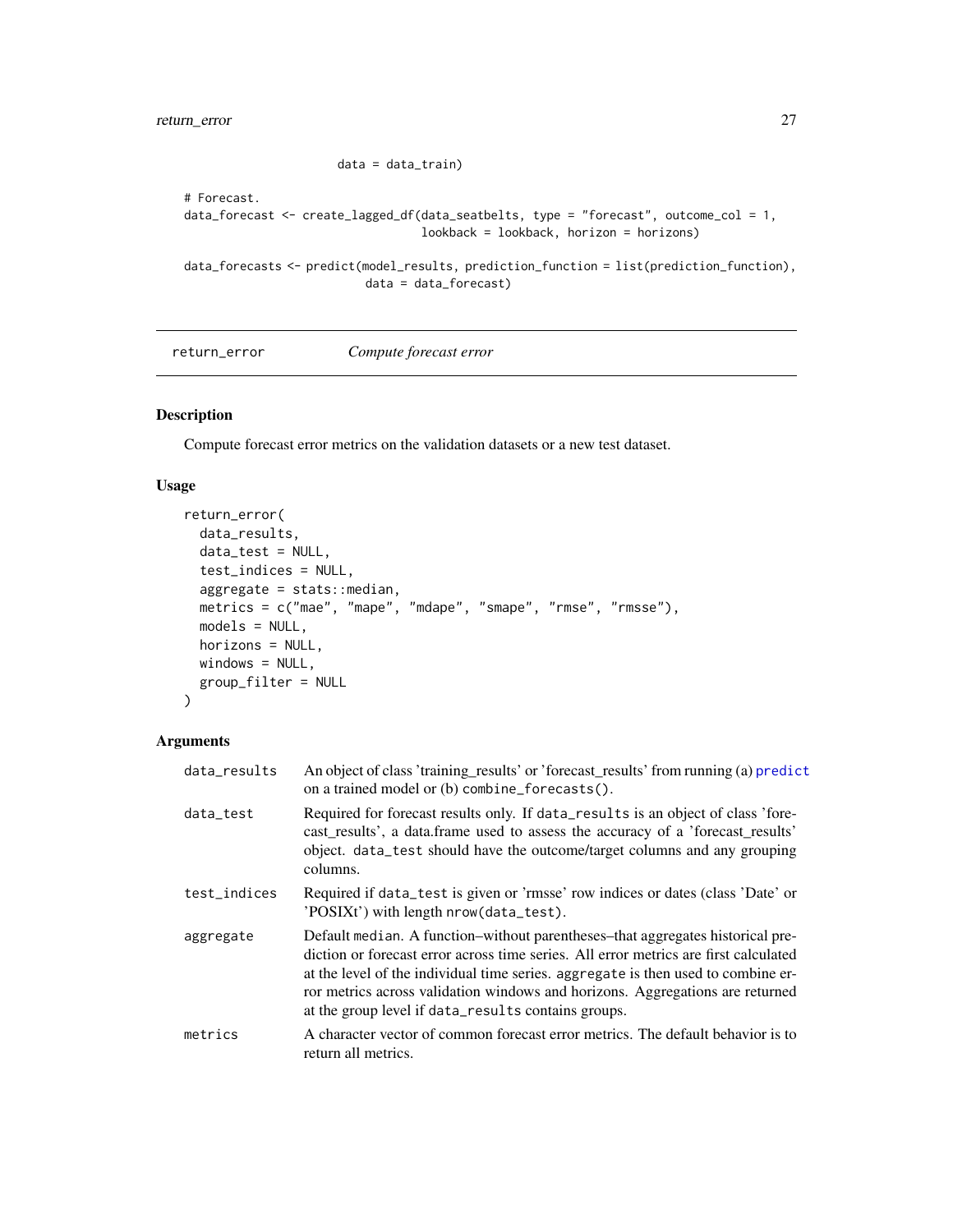<span id="page-27-0"></span>28 return\_error

| models       | Optional. A character vector of user-defined model names supplied to $train_model()$<br>to filter results.                                                   |
|--------------|--------------------------------------------------------------------------------------------------------------------------------------------------------------|
| horizons     | Optional. A numeric vector to filter results by horizon.                                                                                                     |
| windows      | Optional. A numeric vector to filter results by validation window number.                                                                                    |
| group_filter | Optional. A string for filtering plot results for grouped time series (e.g., "group_col_1<br>== 'A'"). group_filter is passed to dplyr::filter() internally. |

#### Value

An S3 object of class 'validation\_error', 'forecast\_error', or 'forecastML\_error': A list of data.frames of error metrics for the validation or forecast dataset depending on the class of data\_results: 'training\_results', 'forecast\_results', or 'forecastML' from combine\_forecasts().

A list containing:

- Error metrics by model, horizon, and validation window
- Error metrics by model and horizon, collapsed across validation windows
- Global error metrics by model collapsed across horizons and validation windows

#### Error Metrics

- mae: Mean absolute error (works with factor outcomes)
- mape: Mean absolute percentage error
- mdape: Median absolute percentage error
- smape: Symmetrical mean absolute percentage error
- rmse: Root mean squared error
- rmsse: Root mean squared scaled error from the M5 competition

# Methods and related functions

The output of return\_error() has the following generic S3 methods

- [plot](#page-21-1) from return\_error()
- [plot](#page-14-1) from return\_error()

```
# Sampled Seatbelts data from the R package datasets.
data("data_seatbelts", package = "forecastML")
```

```
# Example - Training data for 2 horizon-specific models w/ common lags per predictor.
horizons \leq c(1, 12)lookback <- 1:15
```

```
data_train <- create_lagged_df(data_seatbelts, type = "train", outcome_col = 1,
                              lookback = lookback, horizon = horizons)
```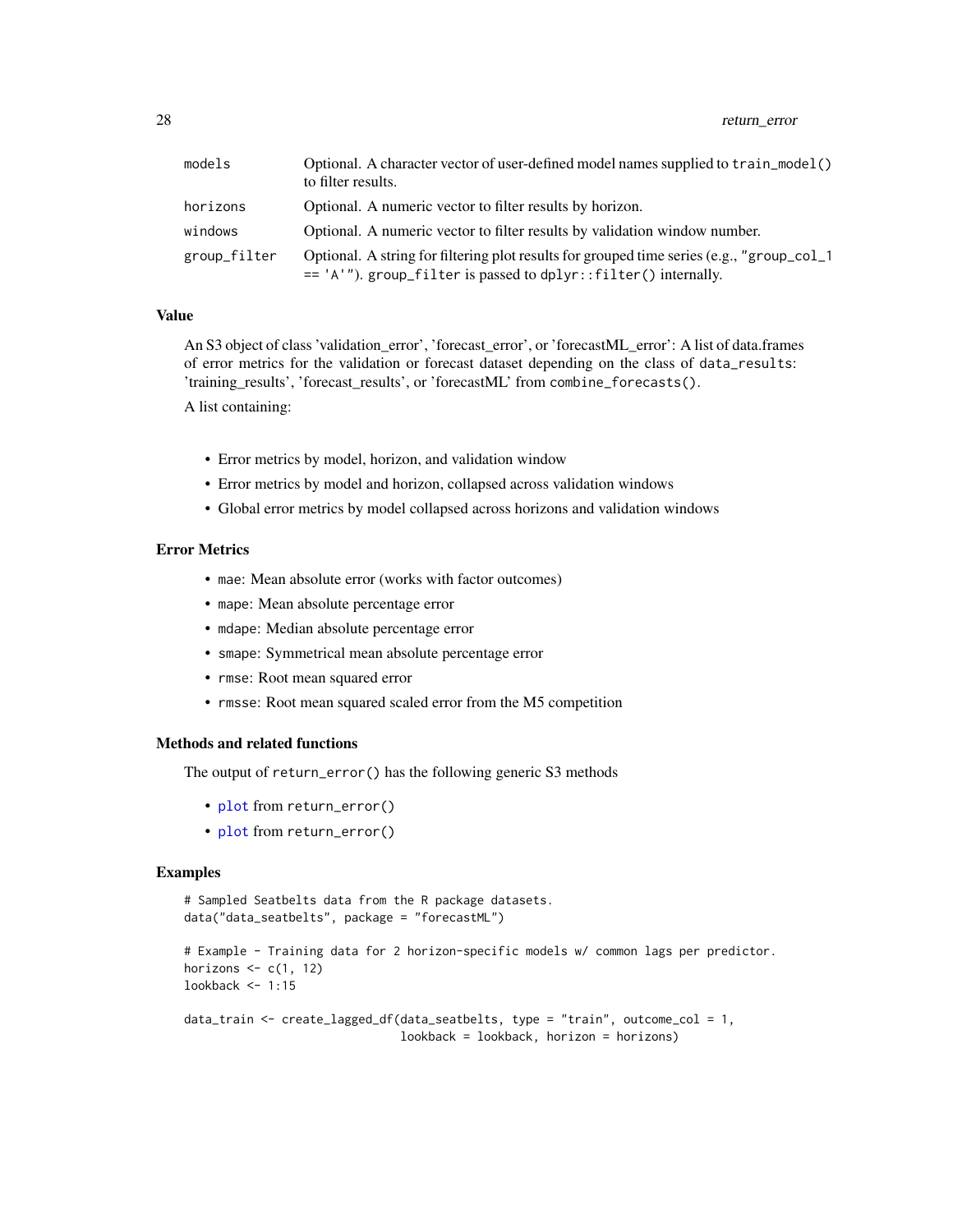# <span id="page-28-0"></span>return\_hyper 29

```
# One custom validation window at the end of the dataset.
windows <- create_windows(data_train, window_start = 181, window_stop = 192)
# User-define model - LASSO
# A user-defined wrapper function for model training that takes the following
# arguments: (1) a horizon-specific data.frame made with create_lagged_df(..., type = "train")
# (e.g., my_lagged_df$horizon_h) and, optionally, (2) any number of additional named arguments
# which are passed as '...' in train_model().
library(glmnet)
model_function <- function(data, my_outcome_col) {
 x \le - data[, -(my\_outcome\_col), drop = FALSE]
 y <- data[, my_outcome_col, drop = FALSE]
 x \leftarrow as.matrix(x, ncol = ncol(x))y \leftarrow \text{as_matrix}(y, \text{ ncol} = \text{ncol}(y))model <- glmnet::cv.glmnet(x, y, nfolds = 3)
 return(model)
}
# my_outcome_col = 1 is passed in ... but could have been defined in model_function().
model_results <- train_model(data_train, windows, model_name = "LASSO", model_function,
                             my_outcome_col = 1)
# User-defined prediction function - LASSO
# The predict() wrapper takes two positional arguments. First,
# the returned model from the user-defined modeling function (model_function() above).
# Second, a data.frame of predictors--identical to the datasets returned from
# create_lagged_df(..., type = "train"). The function can return a 1- or 3-column data.frame
# with either (a) point forecasts or (b) point forecasts plus lower and upper forecast
# bounds (column order and column names do not matter).
prediction_function <- function(model, data_features) {
 x \leq -as.matrix(data_features, ncol = ncol(data_features))
 data_pred <- data.frame("y_pred" = predict(model, x, s = "lambda.min"))
 return(data_pred)
}
# Predict on the validation datasets.
data_valid <- predict(model_results, prediction_function = list(prediction_function),
                      data = data_train)
# Forecast error metrics for validation datasets.
data_error <- return_error(data_valid)
```
<span id="page-28-1"></span>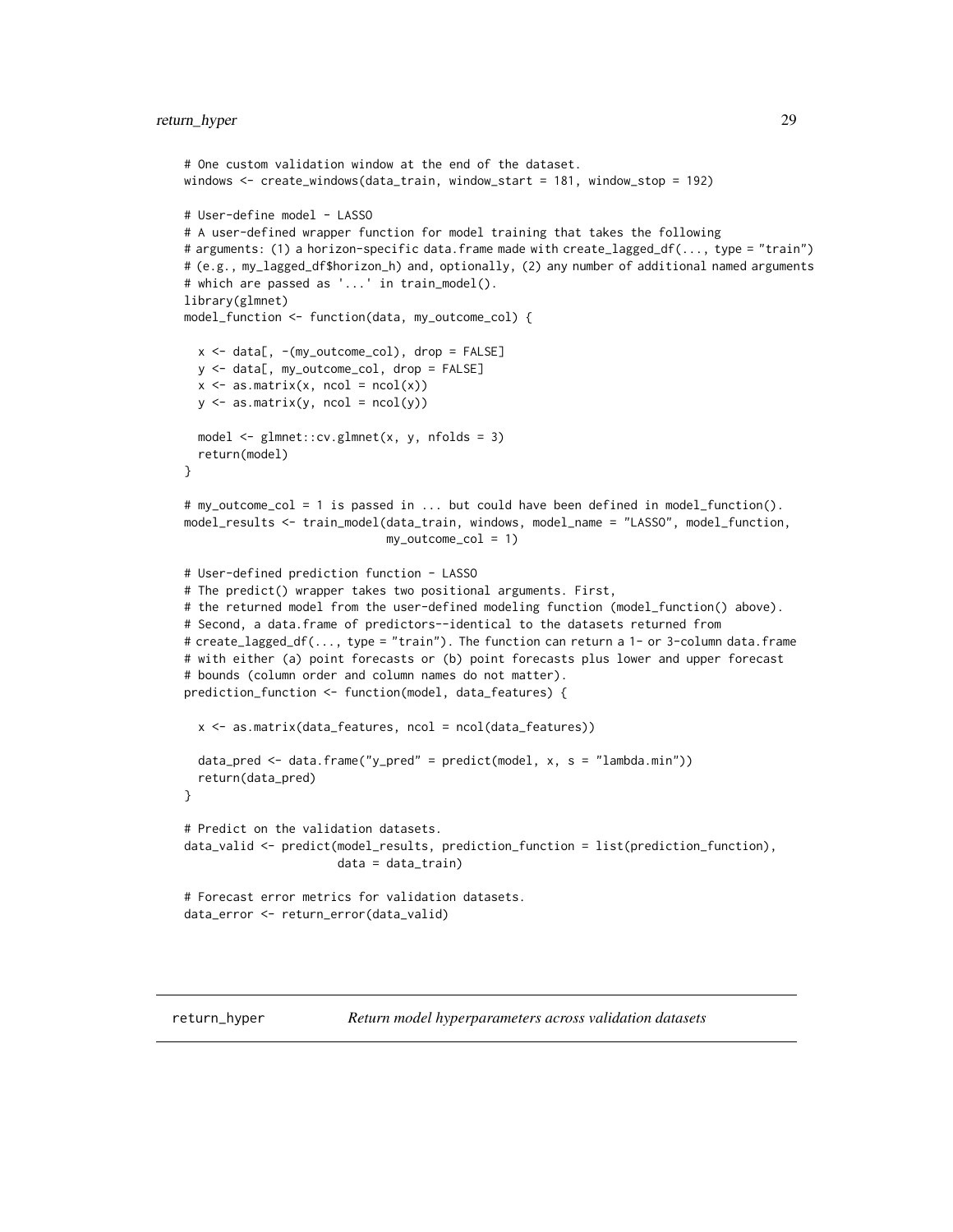#### <span id="page-29-0"></span>Description

The purpose of this function is to support investigation into the stability of hyperparameters in the nested cross-validation and across forecast horizons.

#### Usage

```
return_hyper(forecast_model, hyper_function)
```
#### Arguments

forecast\_model An object of class 'forecast\_model' from [train\\_model](#page-31-1).

hyper\_function A user-defined function for retrieving model hyperparameters. See the example below for details.

#### Value

An S3 object of class 'forecast\_model\_hyper': A data.frame of model-specific hyperparameters.

# Methods and related functions

The output of return\_hyper() has the following generic S3 methods

• [plot](#page-15-1)

```
# Sampled Seatbelts data from the R package datasets.
data("data_seatbelts", package = "forecastML")
# Example - Training data for 2 horizon-specific models w/ common lags per predictor.
horizons \leq c(1, 12)
lookback \leq -1:15data_train <- create_lagged_df(data_seatbelts, type = "train", outcome_col = 1,
                                lookback = lookback, horizon = horizons)
# One custom validation window at the end of the dataset.
windows <- create_windows(data_train, window_start = 181, window_stop = 192)
# User-define model - LASSO
# A user-defined wrapper function for model training that takes the following
# arguments: (1) a horizon-specific data.frame made with create_lagged_df(..., type = "train")
# (e.g., my_lagged_df$horizon_h) and, optionally, (2) any number of additional named arguments
# which are passed as '...' in train_model().
library(glmnet)
model_function <- function(data, my_outcome_col) {
 x \le - data[, -(my\_outcome\_col), drop = FALSE]
 y <- data[, my_outcome_col, drop = FALSE]
 x \leftarrow as.matrix(x, ncol = ncol(x))y \leftarrow \text{as_matrix}(y, \text{ ncol} = \text{ncol}(y))
```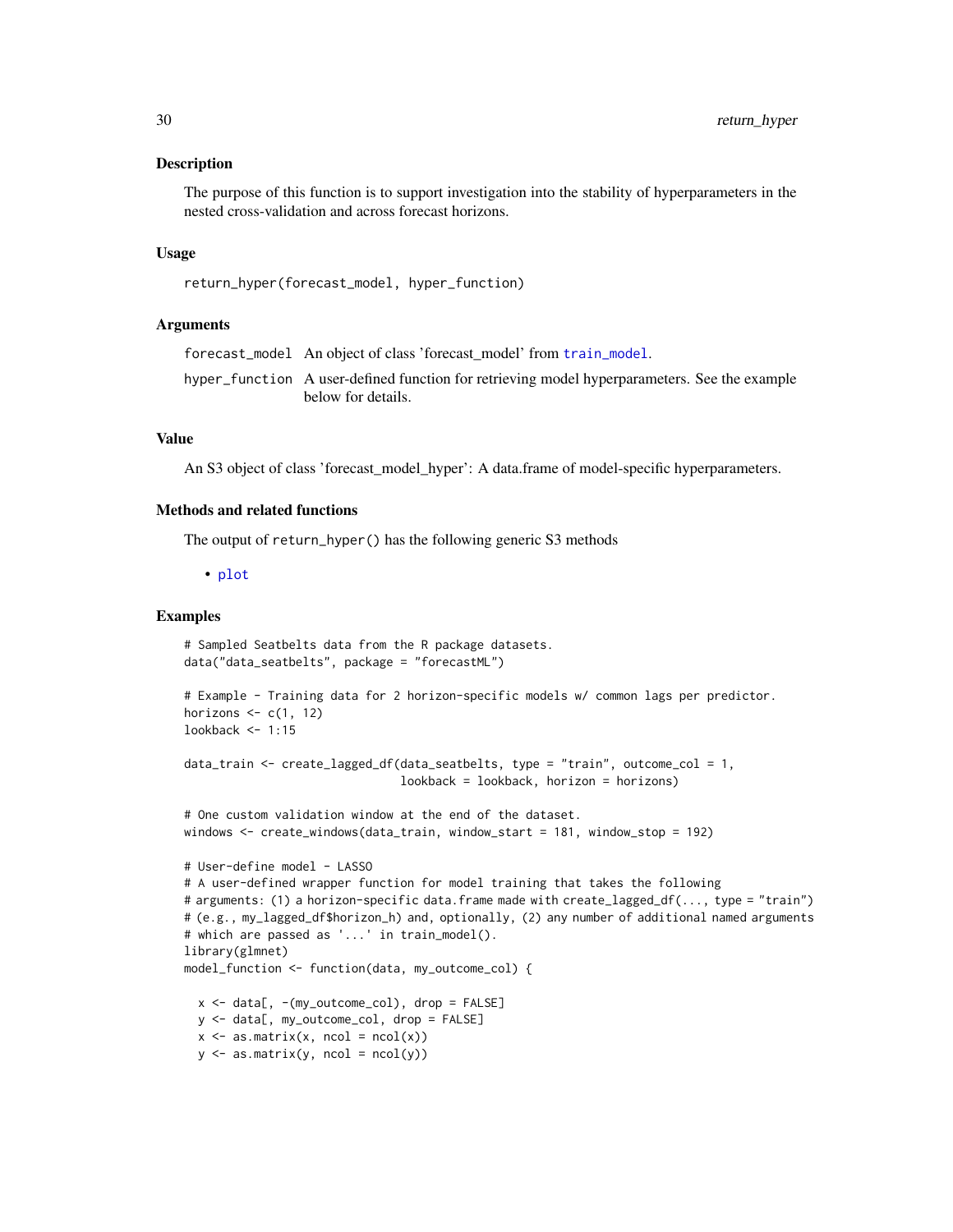```
model <- glmnet::cv.glmnet(x, y, nfolds = 3)
 return(model)
}
# my_outcome_col = 1 is passed in ... but could have been defined in model_function().
model_results <- train_model(data_train, windows, model_name = "LASSO", model_function,
                             my_outcome_col = 1)
# User-defined prediction function - LASSO
# The predict() wrapper takes two positional arguments. First,
# the returned model from the user-defined modeling function (model_function() above).
# Second, a data.frame of predictors--identical to the datasets returned from
# create_lagged_df(..., type = "train"). The function can return a 1- or 3-column data.frame
# with either (a) point forecasts or (b) point forecasts plus lower and upper forecast
# bounds (column order and column names do not matter).
prediction_function <- function(model, data_features) {
 x \le - as.matrix(data_features, ncol = ncol(data_features))
 data_pred <- data.frame("y_pred" = predict(model, x, s = "lambda.min"))
 return(data_pred)
}
# Predict on the validation datasets.
data_valid <- predict(model_results, prediction_function = list(prediction_function),
                      data = data_train)
# User-defined hyperparameter function - LASSO
# The hyperparameter function should take one positional argument--the returned model
# from the user-defined modeling function (model_function() above). It should
# return a 1-row data.frame of the optimal hyperparameters.
hyper_function <- function(model) {
 lambda_min <- model$lambda.min
 lambda_1se <- model$lambda.1se
 data_hyper <- data.frame("lambda_min" = lambda_min, "lambda_1se" = lambda_1se)
 return(data_hyper)
}
data_error <- return_error(data_valid)
data_hyper <- return_hyper(model_results, hyper_function)
plot(data_hyper, data_valid, data_error, type = "stability", horizons = c(1, 12))
```
<span id="page-30-1"></span>summary.lagged\_df *Return a summary of a lagged\_df object*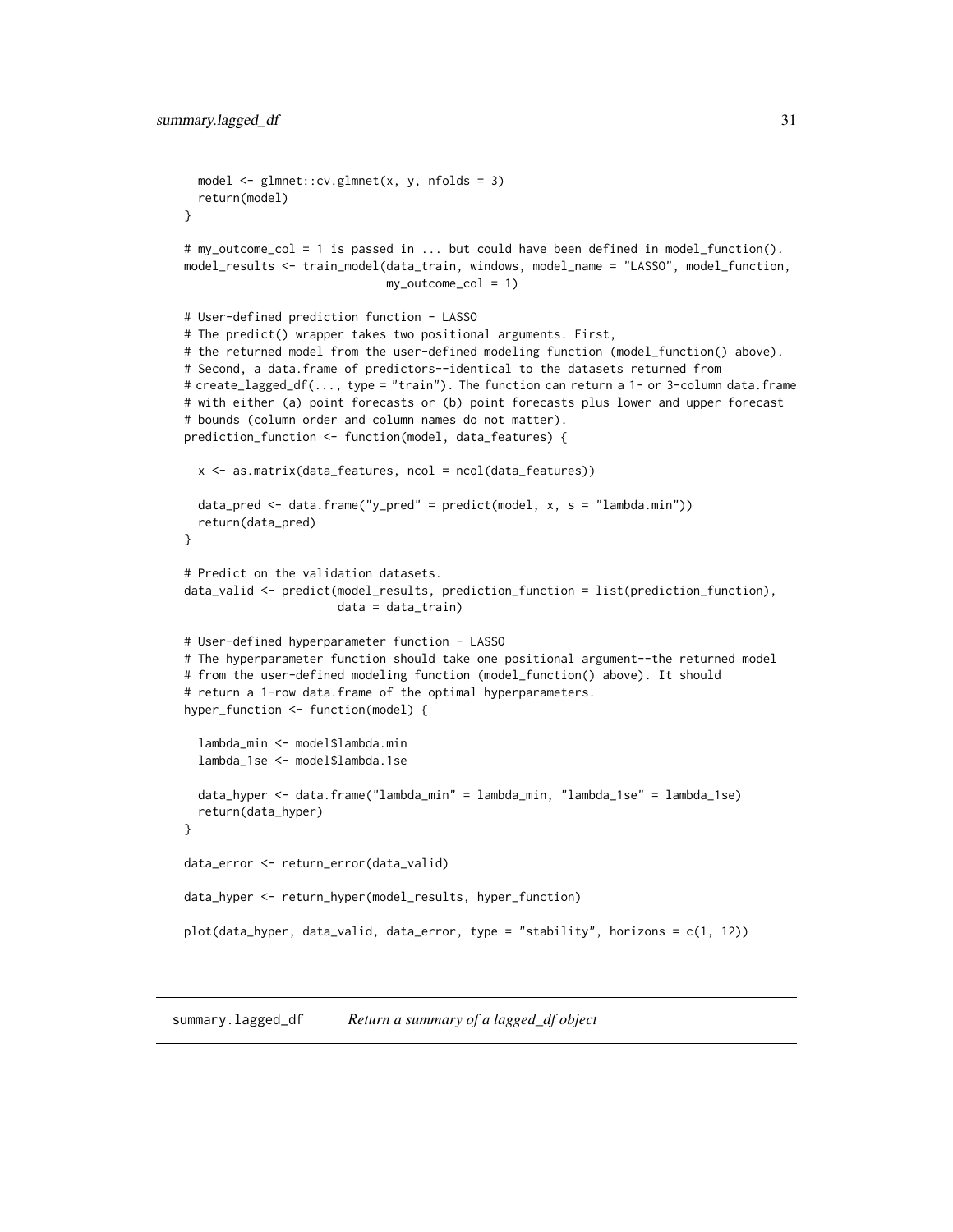# Description

Return a summary of a lagged\_df object

#### Usage

```
## S3 method for class 'lagged_df'
summary(object, ...)
```
# Arguments

| object   | An object of class 'lagged_df' from create_lagged_df(). |
|----------|---------------------------------------------------------|
| $\cdots$ | Not used.                                               |

#### Value

A printed summary of the contents of the lagged\_df object.

<span id="page-31-1"></span>

| Train a model across horizons and validation datasets<br>train model |
|----------------------------------------------------------------------|
|----------------------------------------------------------------------|

# Description

Train a user-defined forecast model for each horizon, 'h', and across the validation datasets, 'd'. If method = "direct", a total of 'h' \* 'd' models are trained. If method = "multi\_output", a total of 1 \* 'd' models are trained. These models can be trained in parallel with the future package.

## Usage

```
train_model(
  lagged_df,
 windows,
 model_name,
 model_function,
  ...,
  use_future = FALSE
)
```
#### Arguments

| lagged_df  | An object of class 'lagged_df' from create_lagged_df.                                                                                                                                                                                                                                                                                                            |
|------------|------------------------------------------------------------------------------------------------------------------------------------------------------------------------------------------------------------------------------------------------------------------------------------------------------------------------------------------------------------------|
| windows    | An object of class 'windows' from create_windows.                                                                                                                                                                                                                                                                                                                |
| model name | A name for the model.                                                                                                                                                                                                                                                                                                                                            |
|            | model_function A user-defined wrapper function for model training that takes the following ar-<br>guments: (1) a horizon-specific data.frame made with create_lagged_df(, type<br>$=$ "train") (i.e., the dataset(s) stored in lagged_df) and, optionally, (2) any<br>number of additional named arguments which can be passed in $\dots$ in this func-<br>tion. |

<span id="page-31-0"></span>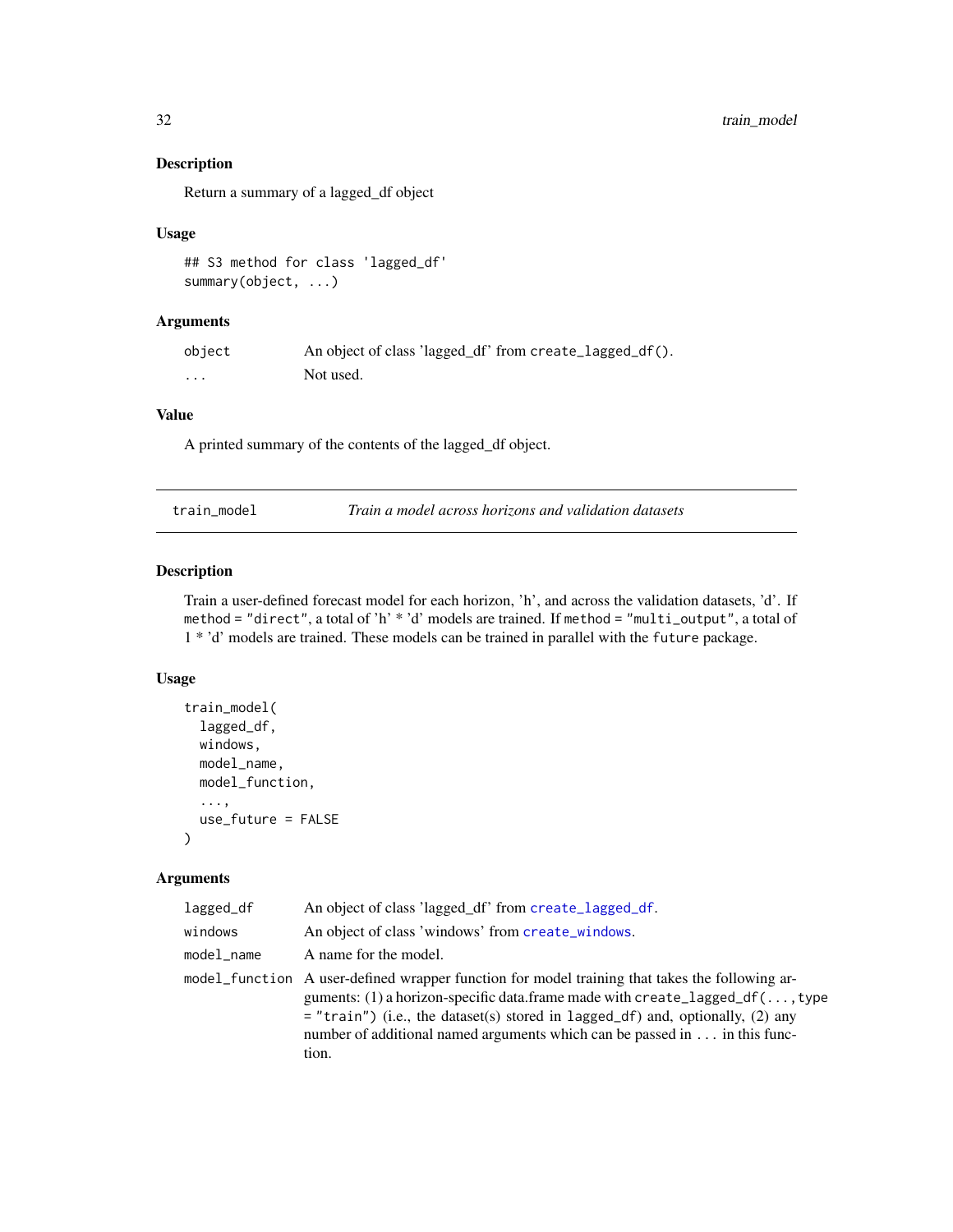<span id="page-32-0"></span>

| $\ddots$   | Optional. Named arguments passed into the user-defined model function.                     |
|------------|--------------------------------------------------------------------------------------------|
| use_future | Boolean. If TRUE, the future package is used for training models in parallel.              |
|            | The models will train in parallel across either $(1)$ model forecast horizons or $(b)$     |
|            | validation windows, whichever is longer (i.e., length (create_lagged_df())                 |
|            | or $nrow(createst\_windows())$ . The user should run future:: $plan(fature::multiprocess)$ |
|            | or similar prior to this function to train these models in parallel.                       |

#### Value

An S3 object of class 'forecast\_model': A nested list of trained models. Models can be accessed with my\_trained\_model\$horizon\_h\$window\_w\$model where 'h' gives the forecast horizon and 'w' gives the validation dataset window number from create\_windows().

#### Methods and related functions

The output of train\_model can be passed into

- [return\\_error](#page-26-1)
- [return\\_hyper](#page-28-1)

and has the following generic S3 methods

- [predict](#page-23-1)
- [plot](#page-20-1) (from predict.forecast\_model(data = create\_lagged\_df(...,type = "train")))
- [plot](#page-18-1) (from predict.forecast\_model(data = create\_lagged\_df(...,type = "forecast")))

```
# Sampled Seatbelts data from the R package datasets.
data("data_seatbelts", package = "forecastML")
# Example - Training data for 2 horizon-specific models w/ common lags per predictor.
horizons \leq c(1, 12)lookback <- 1:15
data_train <- create_lagged_df(data_seatbelts, type = "train", outcome_col = 1,
                               lookback = lookback, horizon = horizons)
# One custom validation window at the end of the dataset.
windows <- create_windows(data_train, window_start = 181, window_stop = 192)
# User-define model - LASSO
# A user-defined wrapper function for model training that takes the following
# arguments: (1) a horizon-specific data.frame made with create_lagged_df(..., type = "train")
# (e.g., my_lagged_df$horizon_h) and, optionally, (2) any number of additional named arguments
# which are passed as '...' in train_model().
library(glmnet)
model_function <- function(data, my_outcome_col) {
  x \le - data[, -(my\_outcome\_col), drop = FALSE]
```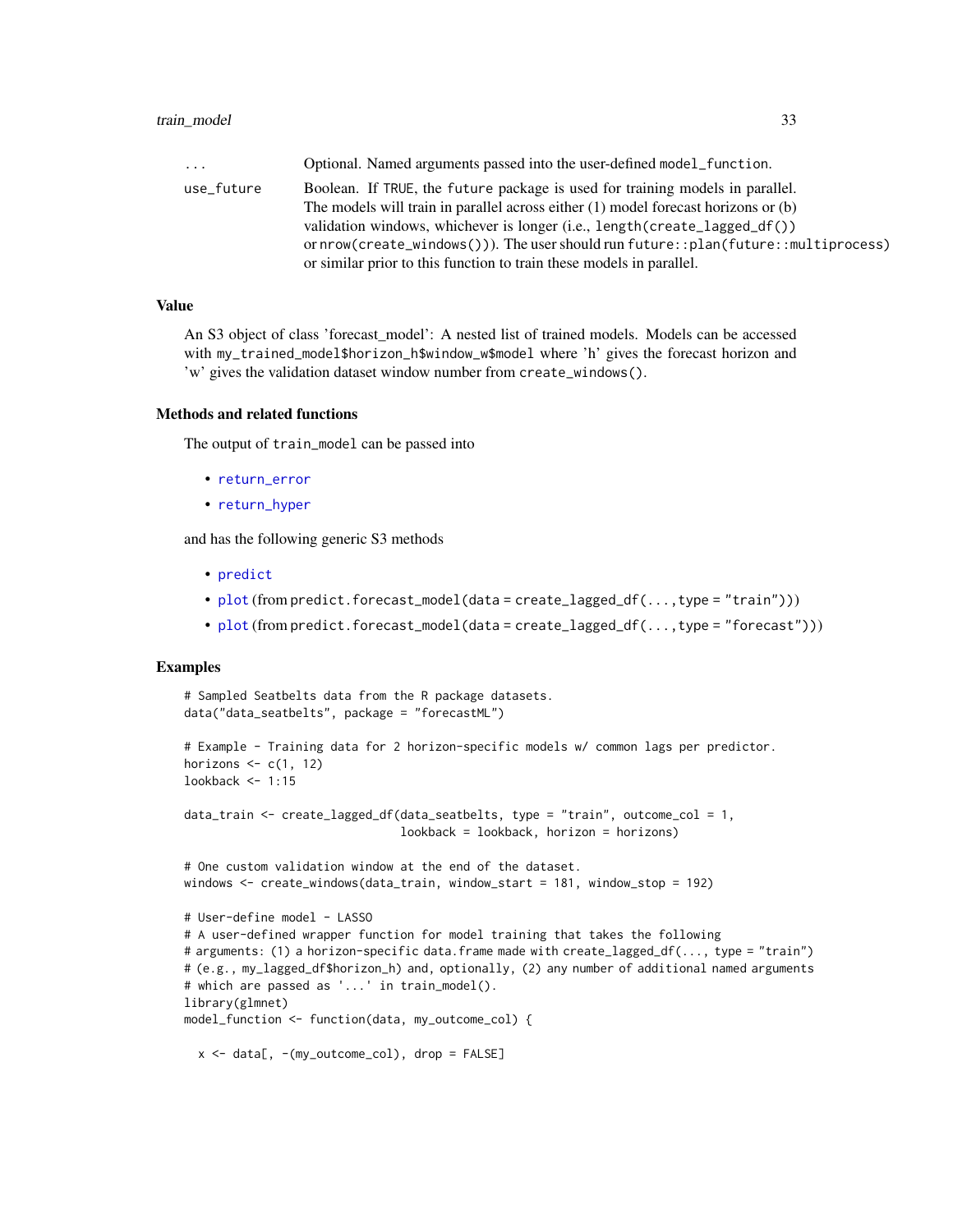```
y <- data[, my_outcome_col, drop = FALSE]
  x \leftarrow as.matrix(x, ncol = ncol(x))y \leftarrow \text{as_matrix}(y, \text{ ncol} = \text{ncol}(y))model <- glmnet::cv.glmnet(x, y, nfolds = 3)
  return(model)
}
# my_outcome_col = 1 is passed in ... but could have been defined in model_function().
model_results <- train_model(data_train, windows, model_name = "LASSO", model_function,
                               my_outcome_col = 1)
# View the results for the model (a) trained on the first horizon
```

```
# and (b) to be assessed on the first outer-loop validation window.
model_results$horizon_1$window_1$model
```